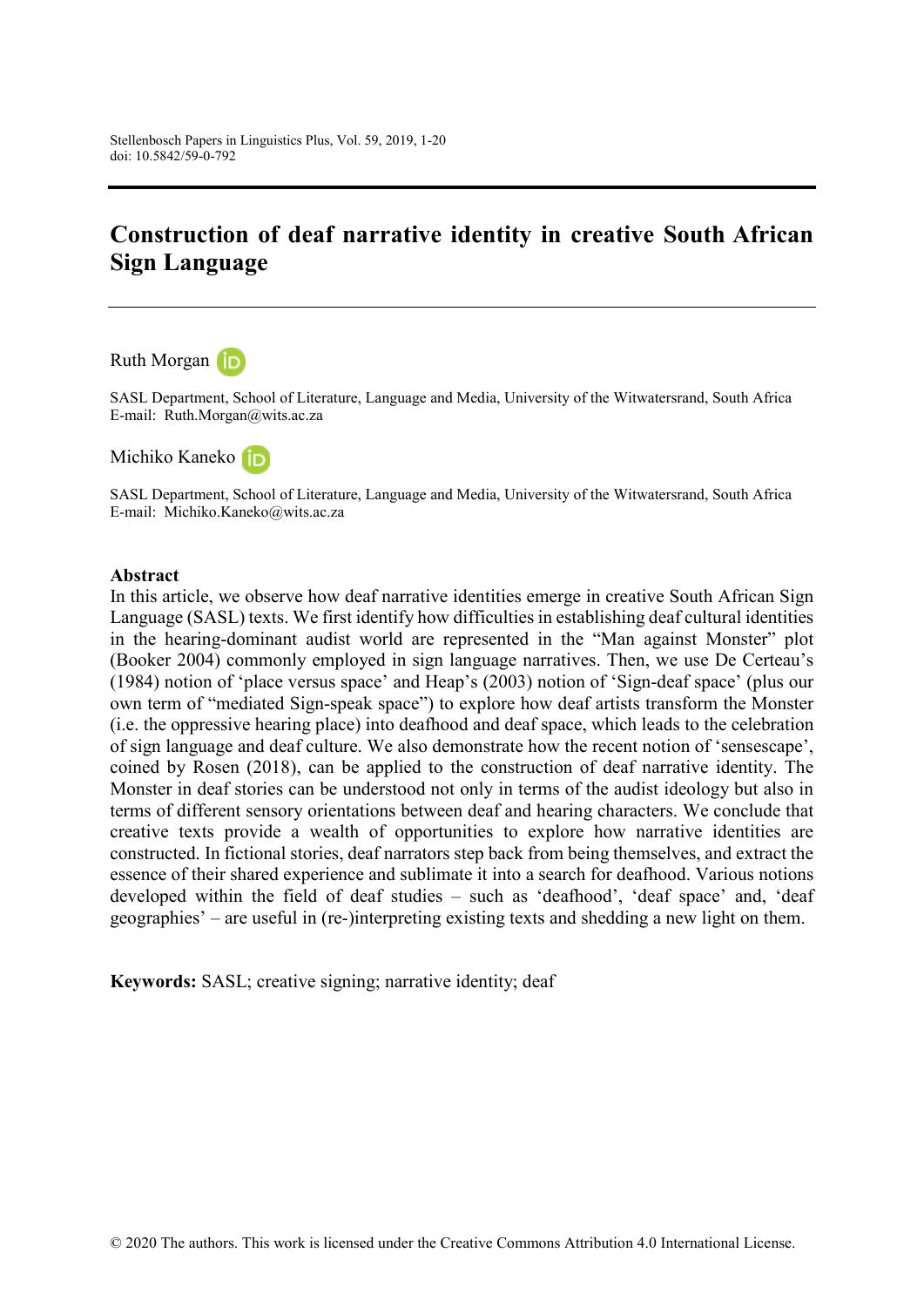### **1. Introduction**

In this article, we explore how sign language artists (deaf<sup>[1](#page-1-0)</sup> storytellers and poets) construct their deaf identities through creative narratives ("deaf narrative identity"). Narrative identity fits into the fluid notion of 'identity' and its dependence on context. Different aspects of one's identity are highlighted, depending on different times, places, and audiences.

A number of researchers have analysed signed biographic narratives as a means of understanding the construction of deaf cultural identities using American Sign Language (ASL) narratives (Hole 2007, Leigh 2009), British Sign Language (BSL) narratives (West 2012), and South African Sign Language (SASL) narratives (McIlroy and Storbeck 2011, Morgan 2014). However, little research has been done on how deaf narrative identity emerges in signed literary (creative) texts<sup>[2](#page-1-1)</sup>. A few notable publications on this topic include Sutton-Spence  $(2010)$  in her discussion of identity construction in BSL literature, and Morgan and Meletse (2017, and Morgan et al., in press) in their analysis of queer deaf African identity construction in SASL and International Sign (IS) poetry. Christie and Wilkins (2007) identified common themes of affirmation, oppression, and resistance in terms of identity construction that emerged in both ASL literature and post-colonial written literature.

The use of poetry performances as a means of constructing alternative identities can be found in spoken and written poetry. For example, Sarikaya (2011: 161) identifies the Afro-Caribbean identities of resistance to racism and affirmation in the spoken and written poetry of Linton Kwesi Johnson, a Jamaican dub poet.

With his use of performance and dub, Johnson achieves revival of Afro-Caribbean oral tradition through his poetry. He succeeds in turn poetry into an act of cultural activity in which the audience also is involved.

Brunner states in the context of the analysis of written confessional poems in English, that such texts "are indeed a fruitful source for questions of identities […] the poems include multiple selves [and] self actualization […] [P]oetry can provide aesthetically elaborated presentation of identities" (2013: 200–201). In a similar way, the performance of creative sign language is seen as a vehicle to express different aspects of deaf cultural identities.

The positive acknowledgement of deaf identity and deaf culture, however, is a relatively recent phenomenon. It started in the 1970s/80s with the recognition of sign languages as fully-fledged

<span id="page-1-0"></span> $1$  As in our previous work (Morgan and Kaneko 2017, Morgan and Kaneko 2018, Kaneko and Morgan 2019) we use lowercase "**d**eaf", as this has been the practice in deaf studies during the last decade. However, we emphasise that this does not refer to audiological deafness in the framework of the medical model. Instead, this signifies a move away from Woodward's (1972) essentialist binary of lowercase "**d**eaf" signifying audiological deafness versus uppercase "**D**eaf" signifying cultural deafhood of sign language users. We follow the growing trend of lowercase "**d**eaf" being used to signify the fluidity of deaf cultural identities being placed at multiple places anywhere along the continuum between "**d**eaf" and "**D**eaf" (see Bauman 2008, Brueggemann 2008, West 2012). For consistency, we use "deafhood" even though Ladd (2003) capitalised the original term.

<span id="page-1-1"></span><sup>&</sup>lt;sup>2</sup> "Signed literary texts" refers to a body of creative signing with deliberately artistic use of language which can be differentiated from daily sign language usage. The study of signed language literature has been an established field of research since the 1980s (Klima and Bellugi 1979, Sutton-Spence 2005, Bauman, Nelson and Rose 2006, Nathan Lerner and Feigel 2009, Sutton-Spence and Kaneko 2016), and documentation of SASL literature has emerged over the last 20 years (Baker 2017, Morgan and Kaneko 2018, Sutton-Spence and Kaneko, in press).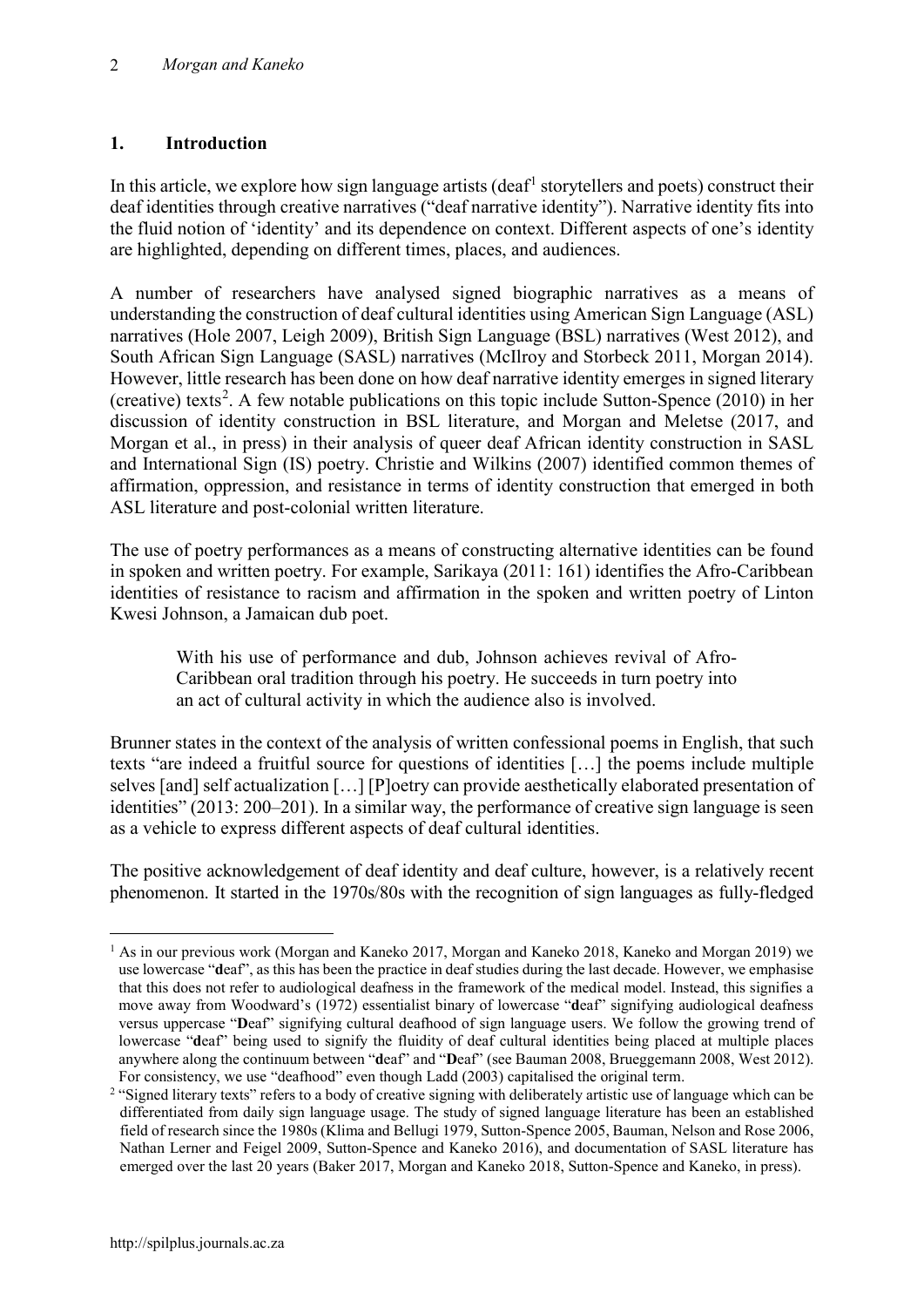languages, stipulated by William Stokoe's (1960) publication on the structure of ASL. Until that time, deaf people were viewed from a medical perspective as people with problems that needed to be fixed. Deaf people were seen as substandard, and the attempt to "normalise" deaf children by imposing speech on them (and not allowing the use of sign language) has been prevalent in deaf schools across the world. This practice stemmed from an international educational conference in Milan in 1880 where sign language was banned. The belief that speech is superior to sign language is known as "audism", which we will explore later. Under such an ideology, the positive reinforcement of one's identity as a deaf person was not possible.

Since the 1980s, however, this view has started to change, and deaf people are seen more from a social perspective as a linguistic and cultural minority. In the early 2000s, the term "deafhood", coined by Ladd (2003), became widely known among deaf people and those working in the field of deaf studies. This term refers to the journey each deaf person goes through in order to find his/her place in the world as a deaf person, usually through meeting and interacting with other deaf people and learning the values of the deaf community. Deafhood theory has been criticised as too essentialist (Kusters and De Meulder 2013) although Ladd (2015) has always emphasised that it is only strategically essentialist as a result of the ongoing need for deaf people to focus on gaining equal rights. Ladd discusses a multiplicity of possible identity constructions including the role of intersectional identities, e.g., according to nation, race, ethnicity, class, age, and gender. More recently, the notions of 'deaf space' and 'deaf geography' emerged to refer to the fluid interactive spaces produced collectively by deaf people. They highlight the importance of looking at the notion of 'constructing identity' in relation to embodiment and space (Fekete 2017, Gulliver and Fekete 2017). There is also the notion of 'sensescape', proposed by Rosen (2018), focusing on the construction of deaf space as a *sensory* world by prioritising the role of the senses in the physical environment.

However, before the emergence of such elaborate terms in the academy, sign language artists have been talking about deaf identities and the unique space occupied by deaf people, as evident in many creative texts in sign language literature. One of the aims of this article is to apply the recently theorised notions from deaf geographies ('deaf space', 'embodiment', 'sensescape' etc.) to our analysis of narrative identities in existing creative texts in SASL.

In the US and the UK during the 1980s and 90s, renowned deaf poets such as Dorothy Miles, Clayton Valli, and Robert Panara tackled the question "Who am I?" using sign language poetry as a medium of expression (Nathan Lerner and Feigel 2009). The same can be said about SASL. As early as 2000, South African deaf artists were talking about "two worlds" – the hearing world and the deaf world – and the journey these artists took to establish themselves firmly in the deaf world rather than in the world dominated by hearing people.

Using sign language literature to recreate deaf culture is extremely important for deaf people, as more than 90% of deaf children in the US are born to hearing families (Padden and Humphries 2005). The fact that only a minority of deaf children are born into deaf families is well documented globally (Ladd 2003, Bauman 2008). Most deaf children do not inherit a deaf identity from their parents. Deaf schools, instead of families, play an important role in establishing these children's sense of belonging and enabling these children to experience the shared values and interests of the South African and international deaf communities (Baker and Padden 1978, Bauman 2008, Morgan 2008, Baker 2017, Stander and McIlroy 2017). The storytelling tradition is at the centre of such identity development at schools – deaf teachers and older deaf children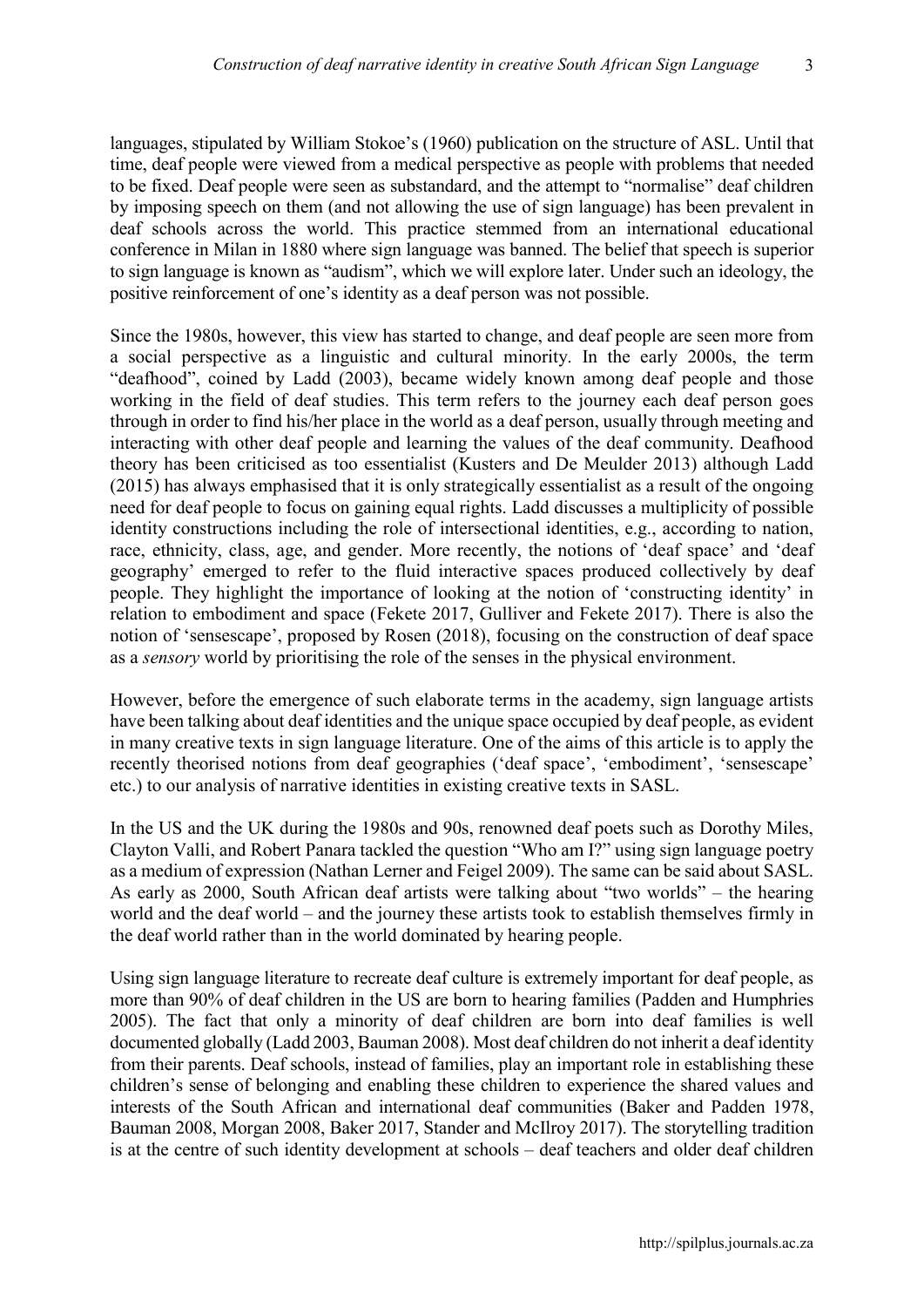tell stories and jokes in sign language, which fosters young deaf children's linguistic development as well as cultivating their awareness of being a member of the deaf community (Ladd 2003).

The term "audism" was initially coined by Humphries (1975) in relation to hearing individuals who felt and acted superior to deaf people on the basis of "phonocentrism" (the fact that these individuals could hear and talk). This term was later extended and popularised by Lane (1992: 43) who used it beyond the level of the individual to refer to a broader ideology: "the hearing way of dominating, restructuring and exercising authority over the Deaf community". Experiences of audism in South African schools for deaf learners abound at the hands of hearing educators and housemothers (Morgan 2008, 2014; Stander and McIlroy 2017). These experiences are also embedded in creative SASL texts (Morgan and Kaneko 2017, 2018). Creative texts are the vehicle of cultural expressions in all languages. A number of ASL poems, especially the earlier works from the 1970s and 80s, focused on painful experiences of audism, especially in relation to the oppression of sign language in schools (Nathan Lerner and Feigel 2009). Generally, a deaf child experiences audism acutely from his/her own parents, school teachers, speech therapists, and doctors. Unsurprisingly, creative SASL texts highlight issues around deaf culture and identity, specifically audism. Through sharing their oppressive painful experiences, deaf people form identities of resistance. Ladd (2003) discusses this in terms of the positive effects of oralism. Oralism resulted in the creation of an underground deaf culture of performance (Baker 2017; Morgan and Kaneko 2017, 2018).

This article illustrates how deaf South Africans use creative sign language texts as a way of establishing their deaf narrative identities, both personal and collective. From the collection of 73 poems we put together in our previous work (Morgan and Kaneko 2018), we have selected 10 poems by eight signers from different cultural backgrounds. All of these poems have a deaf protagonist and show aspects of deafhood.

| <b>Title</b>              | Performer/Poet    | <b>Source/Reference</b>                                                      | <b>Synopsis</b>                                                                                                                                                                                                                    |
|---------------------------|-------------------|------------------------------------------------------------------------------|------------------------------------------------------------------------------------------------------------------------------------------------------------------------------------------------------------------------------------|
| Glasses                   | Atiyah Asmal      | Sign Language<br>Education<br>and<br>Development<br>(SLED team 2017)         | A deaf schoolboy marginalised in a<br>mainstream hearing school finds a<br>pair of magic glasses which<br>transforms hearing people's<br>spoken words into sign language,<br>giving him instant access to the<br>world around him. |
| <b>Belonging</b>          | Carmen Fredericks | Sign Language<br>Education<br>and<br>Development<br>$(SLED \, team \, 2009)$ | A deaf protagonist, after being<br>humiliated in the hearing world<br>when trying to join in a singing<br>circle, creates a mud castle and<br>enters it. Inside, she discovers<br>welcoming sign language users.                   |
| Deaf People<br>Growing Up | Modupi Miya       | Signing<br>Hands<br>Across the Water<br>(Miya 2014)                          | A deaf baby is born, gains a deaf<br>identity, and deals with significant<br>life events between birth and death,<br>socialising with both deaf and<br>hearing people.                                                             |

**Table 1:** List of poems with respective synopses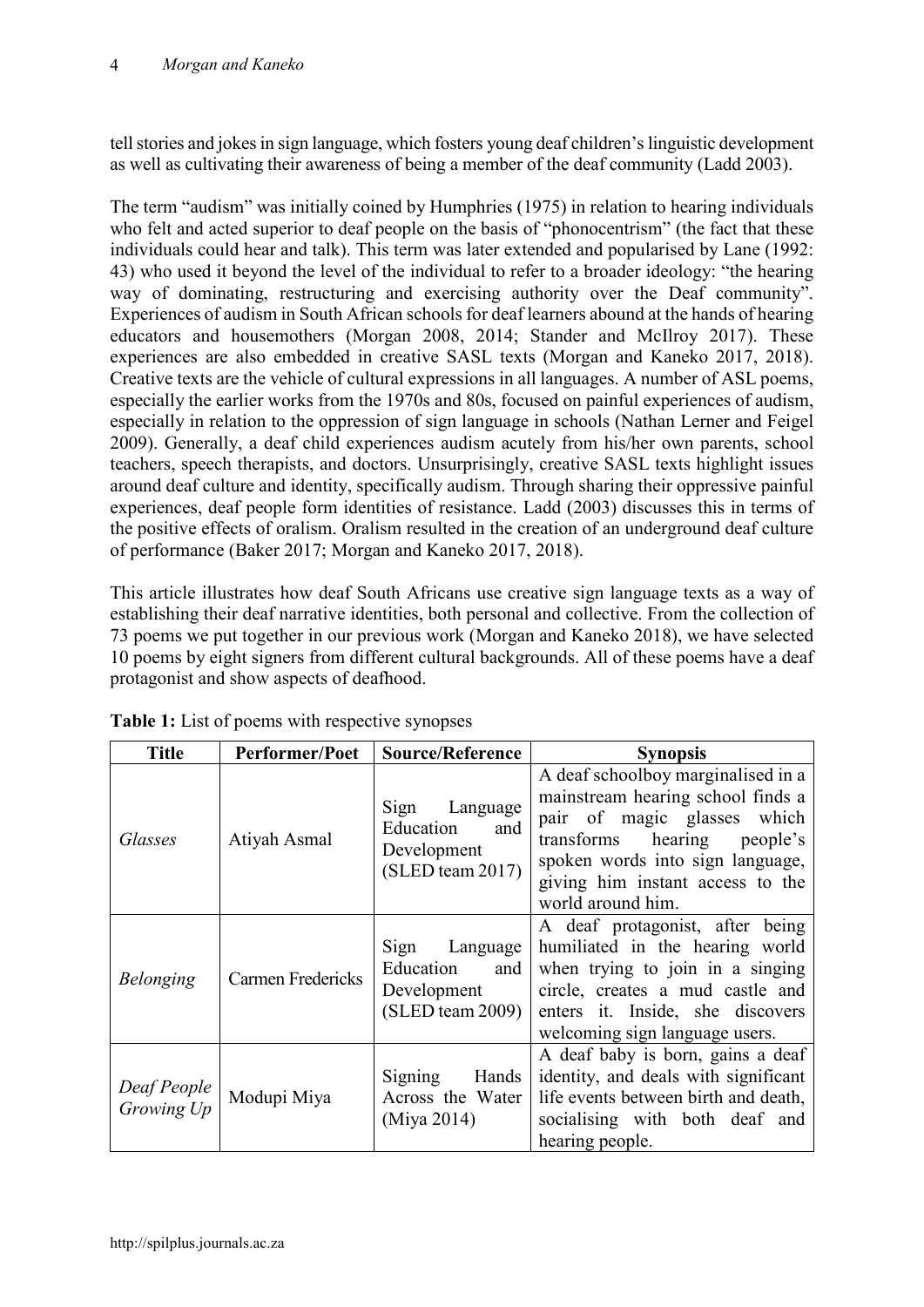| Deaf School          | Helen Morgans               | DeafSA Literacy<br>Project (2000)                                       | A deaf child goes to an oral deaf<br>Catholic school where strict nuns<br>punish children for signing. Over time,<br>new teachers who use sign language<br>replace the nuns, and learners are now<br>able to communicate freely.                                                     |
|----------------------|-----------------------------|-------------------------------------------------------------------------|--------------------------------------------------------------------------------------------------------------------------------------------------------------------------------------------------------------------------------------------------------------------------------------|
| Mainstream           | Helen Morgans               | DeafSA Literacy<br>Project (2000)                                       | A deaf child goes to a mainstream<br>hearing school with an interpreter.<br>She is unable to follow the class<br>discussion due to different people<br>speaking. Her interpreter follows her<br>onto the playground, which alienates<br>her further.                                 |
| Mine to Sign         | Abram Moyaha                | Sign<br>Language<br>Education<br>and<br>Development<br>(SLED team 2017) | A deaf black mine worker works<br>hard underground, while his boss<br>shouts at him. He flashes back to his<br>earlier experience at an oral school<br>where the teacher shouted at him<br>and forced him to speak. At the end,<br>he leaves the mine and uses his<br>hands to sign. |
| Growth<br>Cycle      | Modiegi Moime-<br>Njeyiyana | Sign<br>Language<br>Education<br>and<br>Development<br>(SLED team 2017) | struggles<br>deaf person<br>A<br>to<br>communicate with her hearing<br>family, friends, and teachers. She<br>resists being sent to a sewing<br>school and seeks higher education.<br>She achieves a degree with the<br>help<br>of<br>an interpreter,<br>and<br>becomes a role model. |
| Deaf?                | Modiegi Moime-<br>Njeyiyana | Sign<br>Language<br>Education<br>and<br>Development<br>(SLED team 2017) | A deaf person repeatedly meets<br>hearing people who reject her. In the<br>end, she meets deaf people who<br>approach her signing, and she is<br>able<br>be<br>to<br>accepted<br>and<br>communicate easily.                                                                          |
| Deaf Life            | Lorato Raseboype            | Signing<br>Hands<br>Across the Water<br>(Rasebopye 2014)                | A deaf baby bird is born into a<br>hearing bird family of a different<br>species. She cannot learn how to fly<br>or sing until another deaf bird<br>comes and shows her how to fly<br>with him/her.                                                                                  |
| Viva Access<br>Viva! | Nodumo Same                 | Sign<br>Language<br>Education<br>and<br>Development<br>(SLED team 2009) | Three deaf friends who have never<br>before<br>attend<br>voted<br>voting<br>a<br>information workshop without an<br>interpreter. They do not understand<br>and grow bored. Then an interpreter<br>arrives, and they suddenly understand<br>and participate.                          |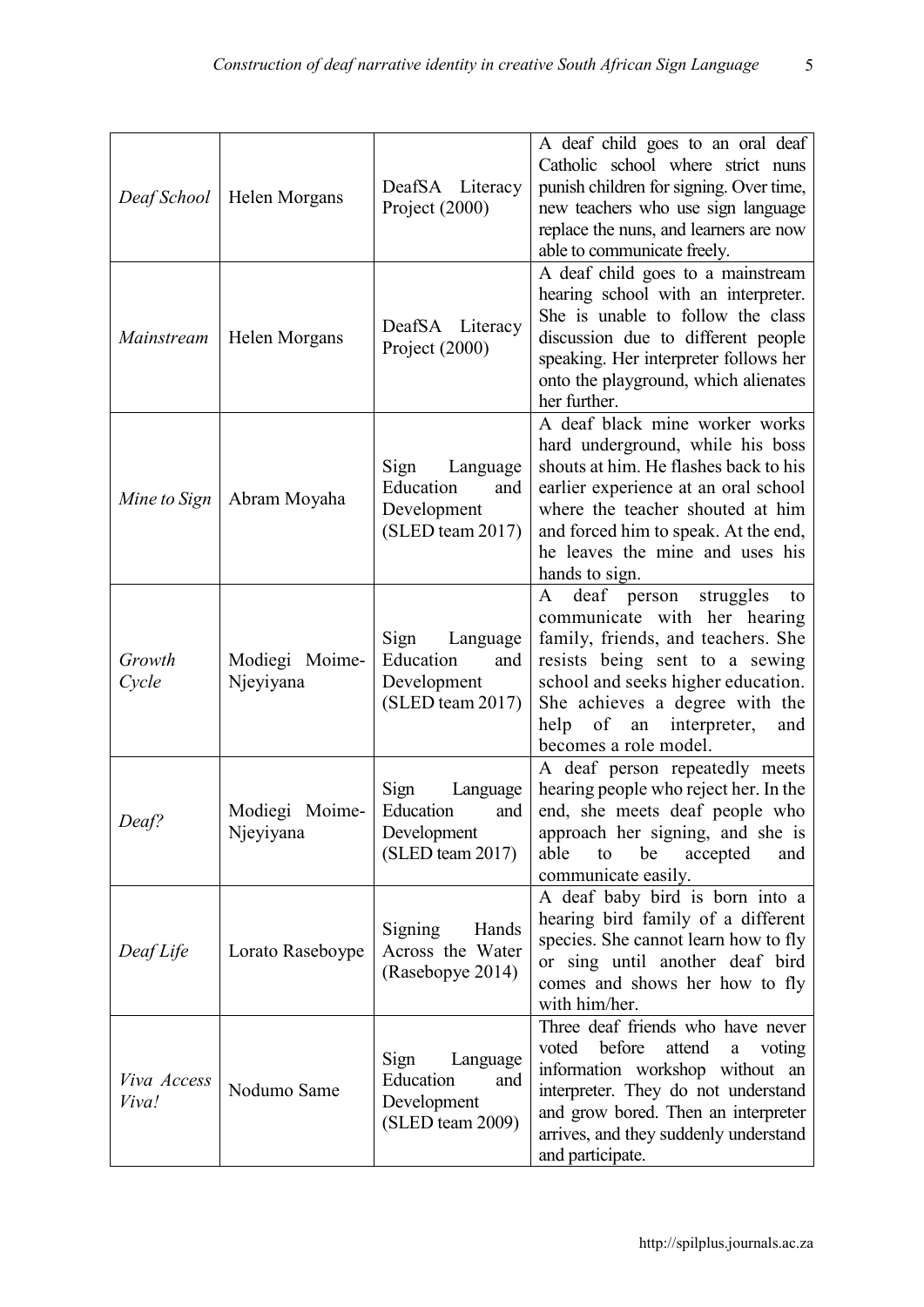Using these 10 poems, we will identify common challenges and problems experienced by deaf artists, as well as looking at how these artists transform the stigma attached to deafness into the celebration of deaf identities and of their unique sensory experiences (Ladd's (2003) notion of 'deafhood'). Our discussion is divided into three sections, namely Identifying the Monster in deaf narratives (Section 2), From places to spaces (Section 3), and Sensescape (Section 4).

First, we will introduce and discuss one common plot that appears widely in sign language texts, namely "Man against Monster" (Booker 2004, Sutton-Spence and Kaneko 2016). This Monster can be any form of oppression or control (racism, sexism), but in this article we will focus on the Monsters that emerge from a hegemonic, oppressive, hearing audist world. We do so because it is usually through the struggles against hearing people that deaf people bond with each other and establish their identities. Using a deaf geographical framework, we will then explore how this process of overcoming involves the transformation of audist "places" of oppression into empowering deaf "spaces" (De Certeau 1984, Valentine and Skelton 2008, Morgan 2014). Another important focus is the transition in sensory orientations from auditory to visual (Rosen 2018). This is necessitated by the fact that sign languages are primarily visualgestural languages produced in space. Accordingly, deaf people rely on visual processing and have long been called "the people of the eye" (Bauman 2008).

## **2. Identifying the Monster in deaf narratives**

A number of narratives by deaf people are so-called "stories of Deaf everyman" (Peters 2000), or the "narratives of personal experiences" (Bahan 2006a) in which the narrator shares his/her experience as a deaf person in the form of a story. The deaf audience can identify with the narrator through the shared experience of being deaf in the world. A large part of such shared experiences is to do with the social prejudice and ignorance of hearing people. In expressing their struggle in a hearing-dominant world, the plot of "Man against Monster" is often utilised in deaf narratives.

In 2004, folklorist Christopher Booker identified seven universal plots in stories from various cultures. Sutton-Spence and Kaneko (2016) apply these plots to the works of sign language artists. Morgan and Kaneko (2018) further explore these seven plots using the collection of 7[3](#page-5-0) SASL poems<sup>3</sup>. These authors find that the "Man against Monster" plot appears most commonly in SASL poems. The Monster can be understood as anything that comes in the way of the protagonist achieving his/her dream. In many SASL poems, the Monster portrays apartheid and the social oppression of black people; it can also be a personal archenemy or one's own weakness. However, in the texts that deal with deaf identity, the Monster is usually the hearing people who impose their audist attitudes upon deaf characters. Since deaf people interact with hearing people on a daily basis throughout their lives, the challenges of operating in a hearing world are portrayed in a number of settings and scenarios, including (i) isolation at home, (ii) the school experience, (iii) medical interventions, (iv) academic challenges, and (v) the work environment.

<span id="page-5-0"></span><sup>&</sup>lt;sup>3</sup> Morgan and Kaneko (2018) collected these poems for research purposes to be used by staff and students at the Wits SASL Department. The material from DeafSA's Deaf Literacy project was converted from VHS format. The VHS tapes can be purchased from DeafSA's National Office. The SLED material can be purchased from SLED in DVD format. The Wits SASL Department has the unedited raw footage from SHAW 2 which was filmed by both Deaf Africa (Shush) as well as by Deaf TV. Deaf Africa has a few of the poems from SHAW 2 on their website.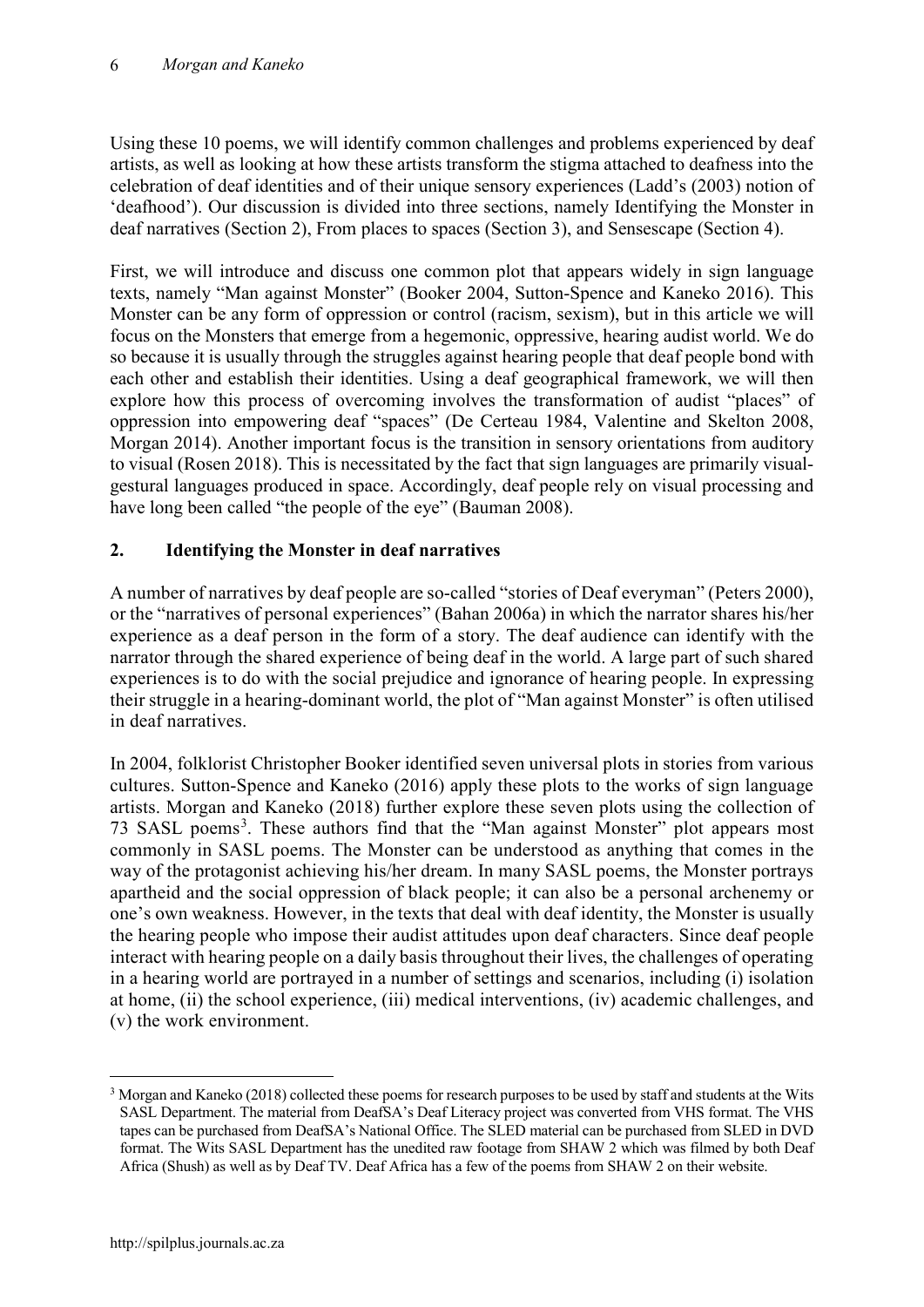The first challenge for deaf children is the lack of communication with their family which leads to isolation in their own home. This is portrayed in the poem *Glasses* performed by Atiyah Asmal. In this poem, a deaf boy is the only deaf member of his family, and does not share a common language with his parents. A similar situation can be identified in Lorato Rasebopye's *Deaf Life*, an allegory in which a deaf bird is born to a hearing (singing) bird family, and feels isolated as a result of being unable to sign like and fly with her mother and siblings. In Modiegi Moime-Njeyiyana's performance of *Growth Cycle*, the protagonist's failure of communication at home is artistically represented by an ambiguous sign (Figure 1) which can be understood as the sign COMMUNICATION-BREAKDOWN, as well as the "seed" rooted in her body (a metaphor for an early form of her core self, her identity) rolling away from her.

In these contexts, hearing parents and siblings often involuntarily become the Monster for young deaf children, due the former's lack of understanding of deaf culture and unwillingness to learn sign language.



**Figure 1.** COMMUNICATION-BREAKDOWN/SEED-ROLLING-AWAY in Modiegi Njeyiyana's *Growth Cycle*

Deaf children born to hearing parents are exposed to neither the culture of their parents nor the culture of the deaf community. Every generation of deaf people needs to (re-)construct deaf culture on their own. Since this cannot be achieved at home, it is usually deaf schools that function as a place of early identity development for deaf children (Ladd 2003, Padden and Humphries 2005, Morgan 2008). There, for the first time, they meet other deaf children and deaf adults. However, the school (institutional) experience for young deaf children can be negative. Many schools still follow oralism, an education system based on the ideology of audism. Based on the belief that deaf children must be taught to speak like "normal" hearing children, oralism imposes speech and lip-reading as a medium of instructions for deaf learners (Bauman 2008, Padden and Humphries 2005). Deaf children are often punished for using signs in class (Ladd 2003, Morgan 2008). Helen Morgans' SASL poem entitled *Deaf Schools* clearly portrays this painful experience (Figure 2). The nuns at the deaf school impose speech and lipreading on deaf children, and are thus viewed as the Monster in this particular context (however well-intentioned they may have been).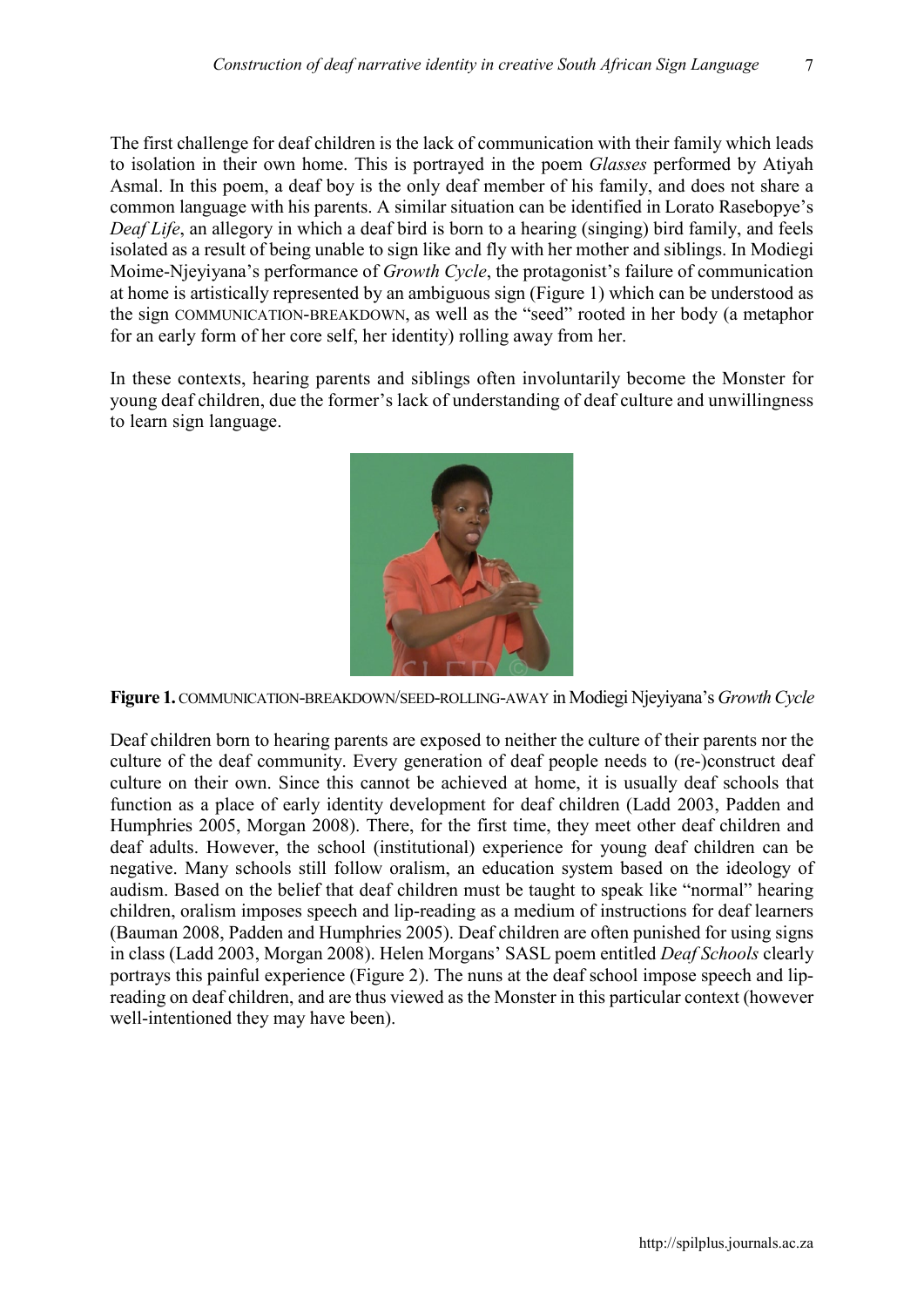

**Figures 2a–c.** A sequence of signs: (2a) children receive a slap on hand for using sign language; (2b) the sign for oralism; (2c) oralism imposed (the expression equivalent of "You must do it!") in Helen Morgans' *Deaf Schools*

Some deaf children are sent to mainstream hearing schools, which can be another painful experience for a young deaf child. The school may provide interpreters or other means of accommodation, but the deaf child is often socially excluded as well as mocked by hearing children for his/her deafness. Carmen Fredericks' *Belonging* describes the loneliness of a deaf child who is placed among hearing children in a singing class. She attracts unwanted attention as she cannot sing like other children (Figure 3a). Helen Morgans' poem *Mainstream* shows frustration and disbelief toward mainstream education. The protagonist seems to be the only deaf child in the school. She wants to interact with other children, but she has to be accompanied by an interpreter wherever she goes. She is also stared at cruelly by hearing children when she approaches them (the sign is almost identical to that of Fredericks – see the comparison in Figures 3a (Fredericks) and 3b (Morgans)). These hearing children can be seen as the Monster for deaf children. However, the real Monster in these stories is the education system itself – a system that encourages integration and mainstreaming without giving sufficient thought to its impact on deaf learners who may not be able to cope in such an environment.



**Figures 3a and b.** The signs describing how a deaf child receives unwanted attention from hearing children (fingers pointing toward the signer symbolically represent the gaze directed toward her)

Young deaf children encounter medical experts at home and at school in the form of doctors, speech therapists, and audiologists, who assist in diagnosing deafness and encourage the children to make the most of their hearing and speaking abilities. In deaf stories, medical experts such as these are usually portrayed in a negative light. They are depicted as the proponents of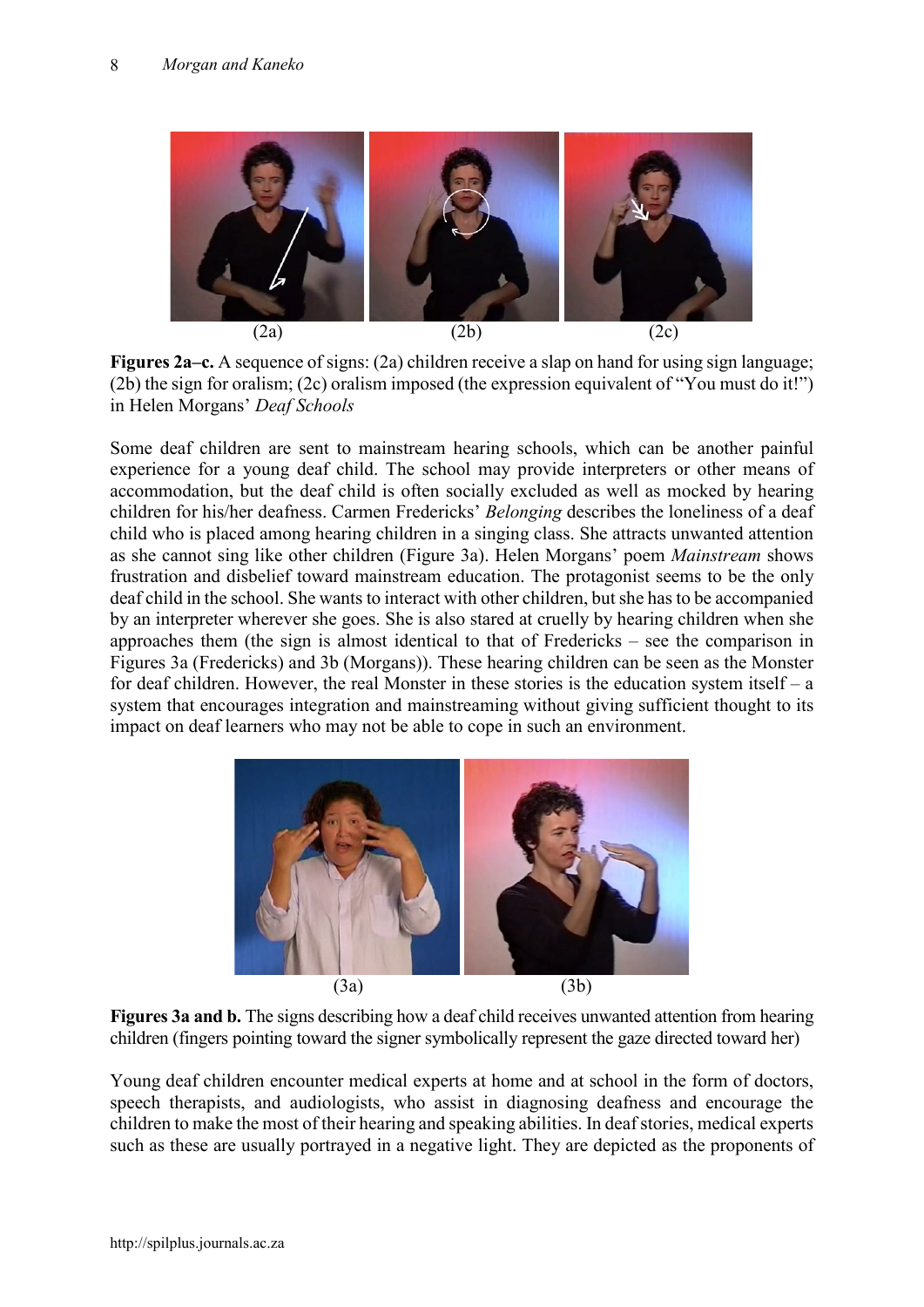the medical view of deafness – i.e. deafness as something "abnormal" that needs to be fixed. Specifically, their attempts to impose cochlear implants on deaf babies is seen as highly controversial<sup>[4](#page-8-0)</sup>. In Figure 4 below, Modiegi Moime-Njeyiyana's *Deaf?* briefly illustrates receiving cochlear implants but her expressions show that the result was unsatisfactory.



**Figure 4.** Receiving cochlear implants in Modiegi Moime-Njeyiyana's *Deaf*?

A large part of deaf children's school years is spent in speech training or being taught in a spoken language which they cannot access. Little time is spent teaching them other subjects, and the fact that their teachers cannot communicate with them in sign language prevents them from learning how to read and write beyond the level of Grade 4 (corresponding to a nine-year old who has attended school since the age of six). Thus, for a long time, deaf children have not achieved well academically. While a small number of orally-gifted deaf children who could benefit from amplification were encouraged to continue their studies, the majority of deaf children, who remain unable to speak, were regarded as academic failures and were sent to vocational schools. Modiegi Moime-Njeyiyana's abovementioned poem, *Growth Cycle*, expresses the frustration of not being allowed to succeed academically. The main character in this story is told several times by her teacher to go to a sewing school. She refuses to do so, studies hard, and goes to university where, with the help of an interpreter, she manages to gain "the fruit of knowledge" and graduates. Her "seed", which was very small and not established at the beginning (see Figure 1), bears figurative fruit which she shares with the next generation. She is determined to defy the belief that deaf people cannot achieve academically.

Lastly, deaf people continue to struggle in the workplace as well. Persisting audism is observed in *Mine to Sign*, performed by Abram Moyaha, in which a deaf miner experiences harassment from his hearing boss. Just as the school teachers (nuns) impose speech in Helen Morgans' *Deaf School*, here, a hearing boss is forcing the deaf adult protagonist to communicate in speech. Literally and symbolically, the hearing mining boss looks down upon the deaf miner while the former is shouting at the latter (Figure 5a). As a result, the miner has a flashback to his childhood when hearing teachers shouted at him and forced his chin up in order to feel the vibration of his vocal cords when teaching him to make sounds (Figure 5b). The vicious boss bullying the deaf miner is a most credible Monster.

<span id="page-8-0"></span> <sup>4</sup> Opposition to cochlear implants is strong in the deaf communities, especially in the US and Europe, as it is seen as an imposition of the audist ideology. Sometimes cochlear implants themselves are "personified" and become the Monster – see, for example, the BSL poem by Richard Carter entitled *Cochlear Implant* [\(https://www.youtube.com/watch?v=KskwGOyhLRQ\)](https://www.youtube.com/watch?v=KskwGOyhLRQ).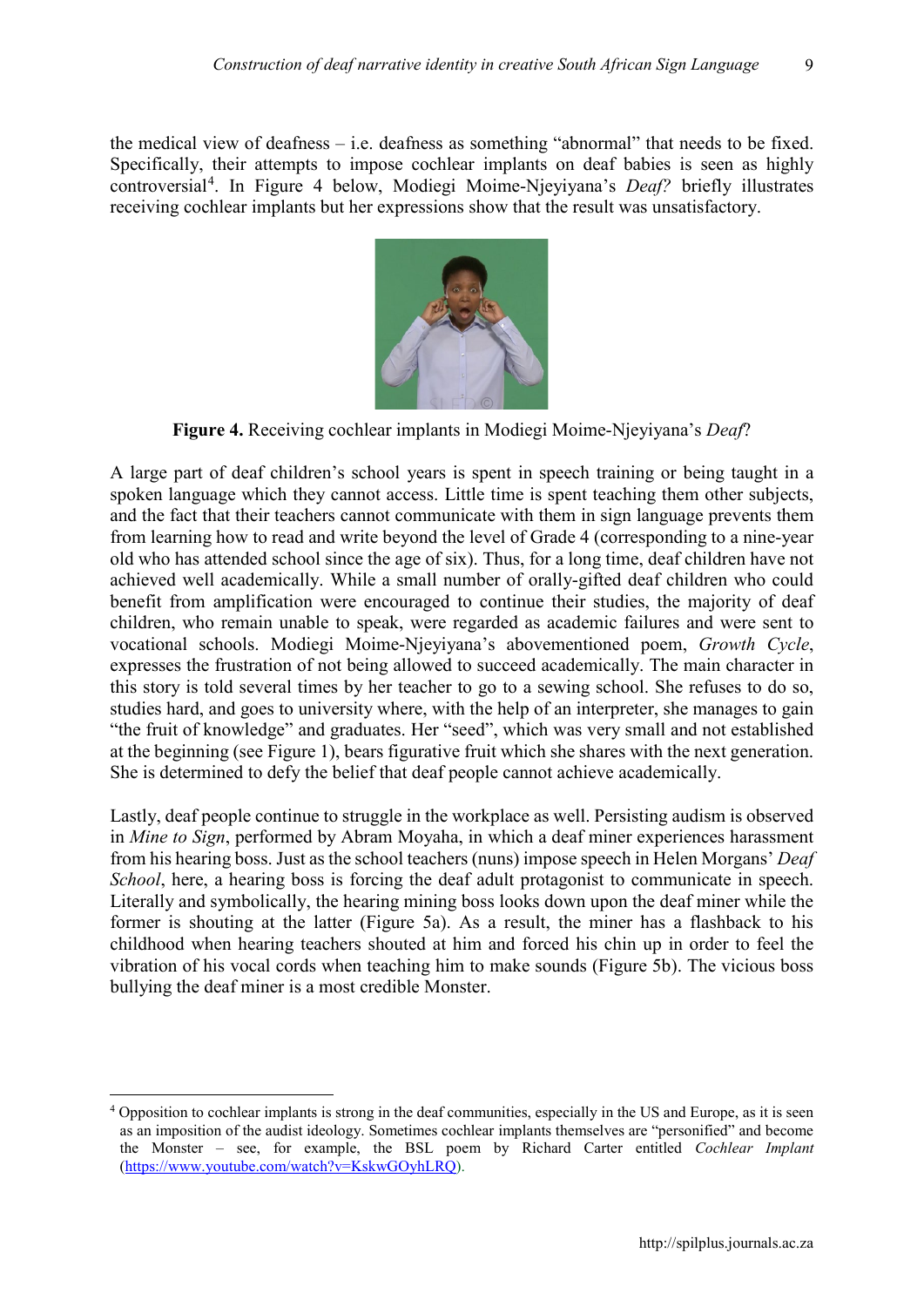

**Figure 5.** Abram Moyaha's *Mine to Sign*, in which a hearing boss bullies a deaf miner causing the latter to have a flashback to teachers at school shouting at him and forcing him to feel his vocal cords when learning to speak.

This section presented how creative SASL is used to represent the struggles of deaf people in a hearing world, by identifying Booker's (2004) plot of "Man against Monster". Deaf narrative identities often emerge by acknowledging and overcoming such Monsters. In the next section, we explore this process of overcoming the Monster in relation to De Certeau's (1984) notions of 'place' and 'space'.

### **3. From places to spaces**

Deaf sign language artists use SASL literature to create deaf signing spaces of empowerment in order to construct their deaf narrative identities. We draw on the work of De Certeau (1984) who uses the terms "places" and "spaces" idiosyncratically and metaphorically. The term "places" refers to hegemonic, fixed, and static sites of control. This is in contrast to fluid, changing, and unstable "spaces" in which ordinary people conduct their lives, resisting the dominant discourse. In our context, the notion of 'audist places' (inflexible sites of oppression) is evident in our analysis of creative signed texts as seen above. These places can be understood as inhabited by the Monsters. Schools especially are often seen as oppressive "places" where sign language and developing a deaf core self is not respected or allowed. In many of the texts we discussed above, the protagonist first experiences oppression of sign language in the school context, as in Helen Morgans' *Deaf School* and Abram Moyaha's *Mine to Sign*. Hearing teachers hinder learners from achieving their potential and studying further, as demonstrated in Modiegi Moime-Njeyiyana's *Growth Cycle*. Self-respect and the joy of signing are only experienced once these oppressive "places" are transformed into deaf, signing "spaces". It is in these signing spaces that the deaf protagonists are finally able to achieve their deaf narrative identities through the process of deafhood.

Following Heap (2003), we now discuss two kinds of spaces in creative SASL texts. The first is "Sign-deaf spaces" where deaf people interact with each other using SASL and co-create an empowering space. The second refers to "mediated Sign-speak spaces" in which a deaf person remains in the hearing place but, through some sort of mediation and facilitation (such as interpreters), he or she can communicate and be part of the world.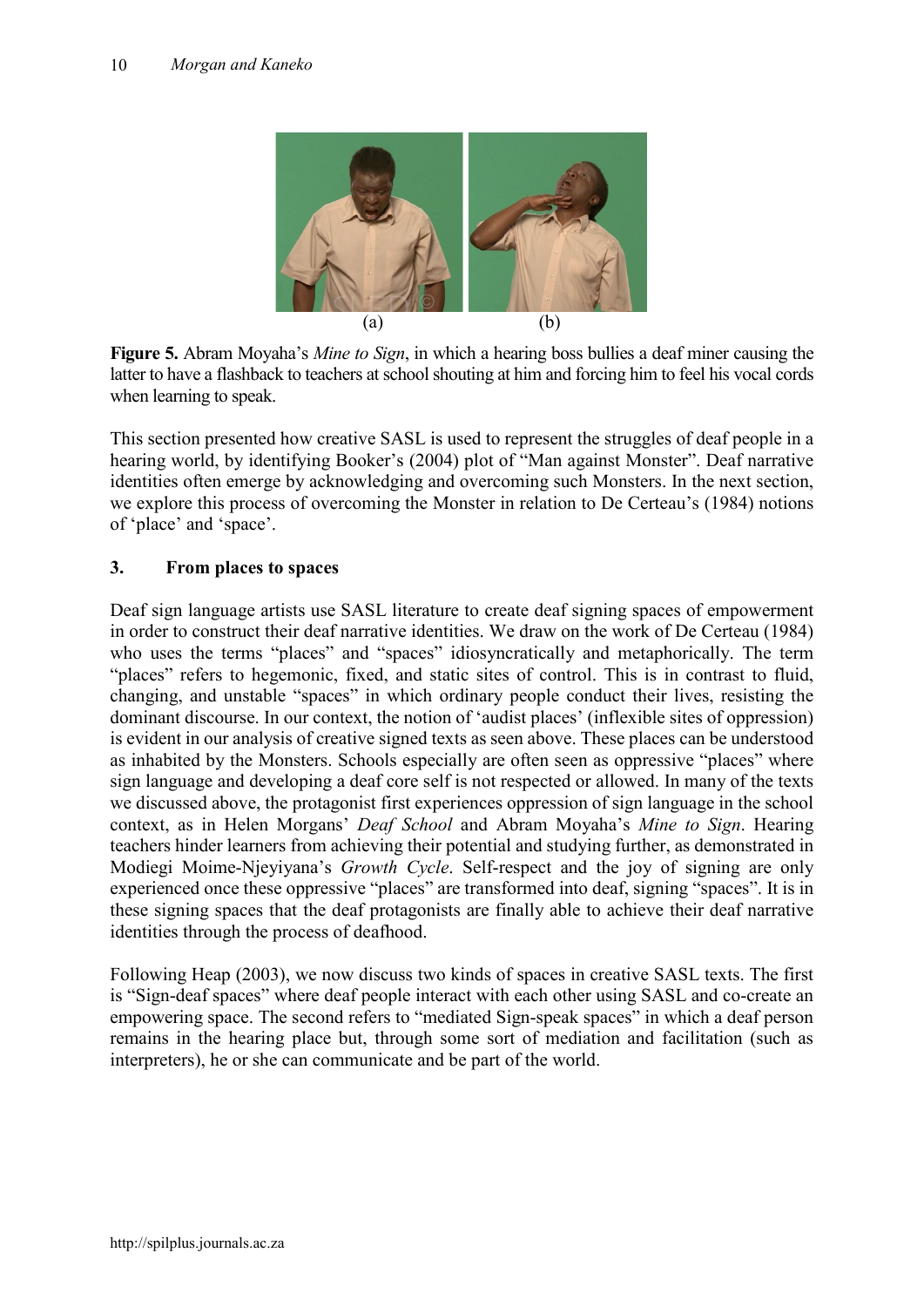#### **3.1 Sign-deaf spaces**

Heap (2003: 128) describes "Sign-deaf spaces" as "spaces of communality and solidarity; spaces where people felt that they belonged and could identify with other deaf people". In many creative SASL texts, narrative deaf identities are forged in relation to other deaf signers. We highlight below the creation of Sign-deaf spaces in four poems in our collection.

The construction of a narrative self is often portrayed in the movement or journey of the narrator between places and spaces (De Certeau 1984). This journey (from an oppressive audist place to a signing space) is most clearly demonstrated in Carmen Fredericks' abovementioned poem, *Belonging.* After being humiliated by hearing people, she goes off alone and physically creates a Sign-deaf space in the sandcastle she builds (see Figure 6). She makes a door/gate in her castle and somehow manages to enter inside. This is where she immediately feels at home when she is welcomed by deaf people who communicate with her in sign language. In this poem, the protagonist *physically* creates an actual building enclosing and protecting the Sign-deaf space. In the term used by deaf geographers (Gulliver and Kitzel 2016), it is in the "built environment" of her castle in a deaf-only space that the narrator becomes her best possible self.



**Figures 6a–c.** From Carmen Fredericks' *Belonging*: (a) building a sandcastle; (b) cautiously entering the castle; (c) signing happily with other deaf people

In Modiegi Moime-Njeyiyana's poem *Deaf?*, briefly discussed above, the deaf narrator, having gone through a long struggle with audism in the hearing world, ultimately finds her own deaf narrative identity within a Sign-deaf space. As in *Belonging*, it is only when she meets other deaf people whom she can communicate with through sign language that her own isolation and sadness turn to feelings of self-connection and connection with others. This is in contrast to repeated rejection in the hearing world where she is ignored as a result of her inability to use spoken language, even after having received cochlear implants (Figure 7).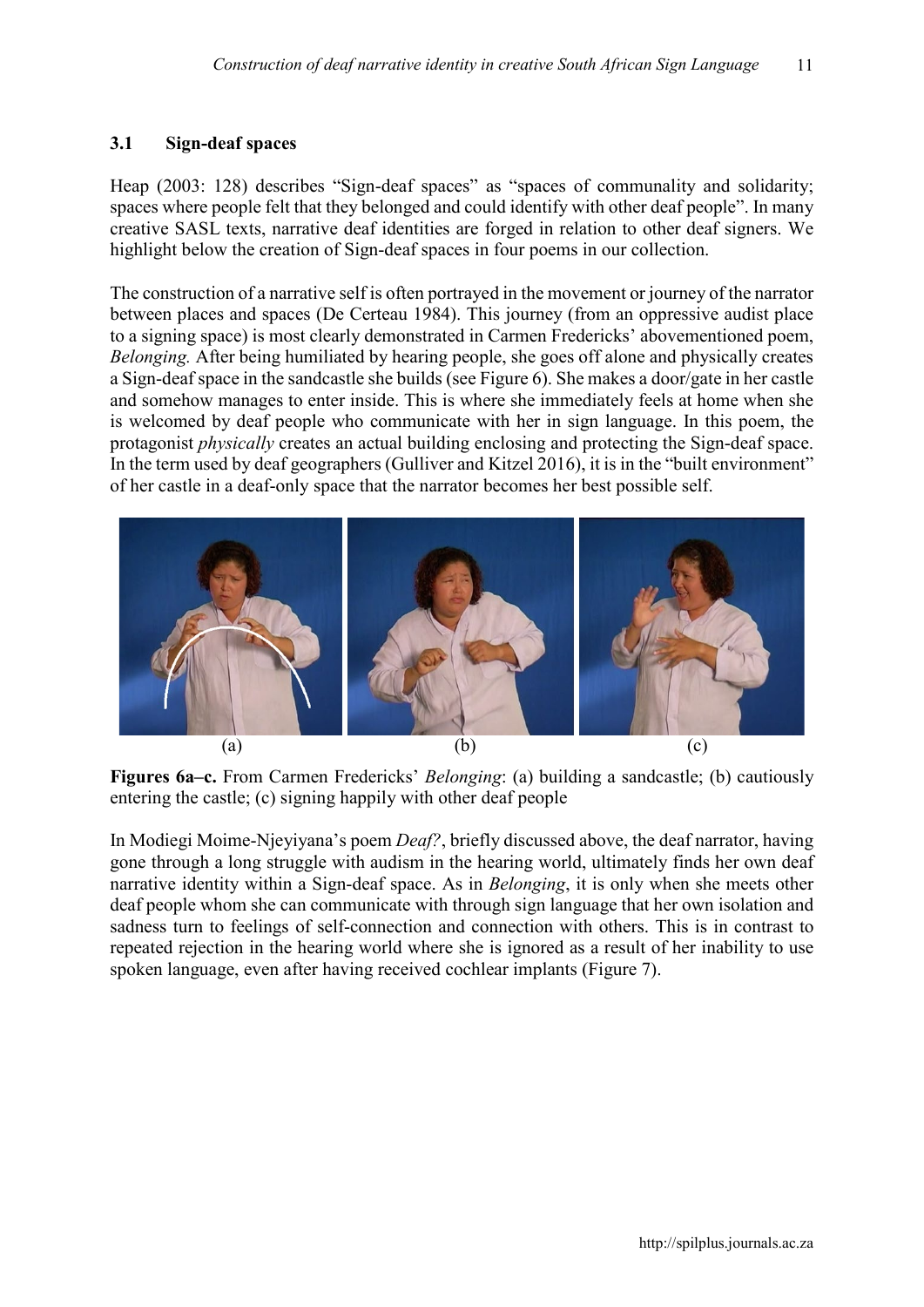

**Figure 7.** The narrator signing happily toward the end of Modiegi Moime-Njeyiyana's *Deaf?*

In Lorato Rasebopye's text *Deaf Life*, also briefly discussed in the previous section, the deaf baby bird feels completely isolated from her hearing bird family when she cannot fly in the way that they do. But then she meets another deaf bird with whom she can communicate using sign language, and this bird teaches her a very different way of flying. In this story, the "hearing" way of flying, as it were, is to swing the elbows while the fists remain closed (Figure 8a). In contrast, the "deaf" way of flying involves opening of the hands, which symbolically represents sign language. The narrator uses the same open handshape for SIGN and FLY (see Figure 8b). The deaf bird easily learns this way of flying and flies out happily with her new friend.



**Figures 8a and b.** From Lorato Rasebopye's *Deaf Life*: (a) the "hearing" way of flying with closed fists; (b) the "deaf" way of flying with open hands

Modupe Miya's *Deaf People Growing Up* is unusual as it does not focus on audism. This poem makes no mention of negative experiences in the hearing world. Instead, being deaf is normalised in his narration of the life course of a deaf child born to hearing parents. The Signdeaf space is described as follows: as a very young child walking with his mother down the street, he is drawn to other sign language users chatting in a public space. He pulls his mother with him as he wants to better observe the Sign-deaf space (Figure 9a). In this story, the Signdeaf space is not overtly contrasted with the hearing world. Ultimately the protagonist grows up and has a relationship with a deaf woman with whom he can communicate in sign language (Figure 9b), has children, and grows old and dies (Figure 9c). It is interesting that the late poet himself had a very good relationship with his hearing family who were strong advocates of the use of SASL (Setai 2014).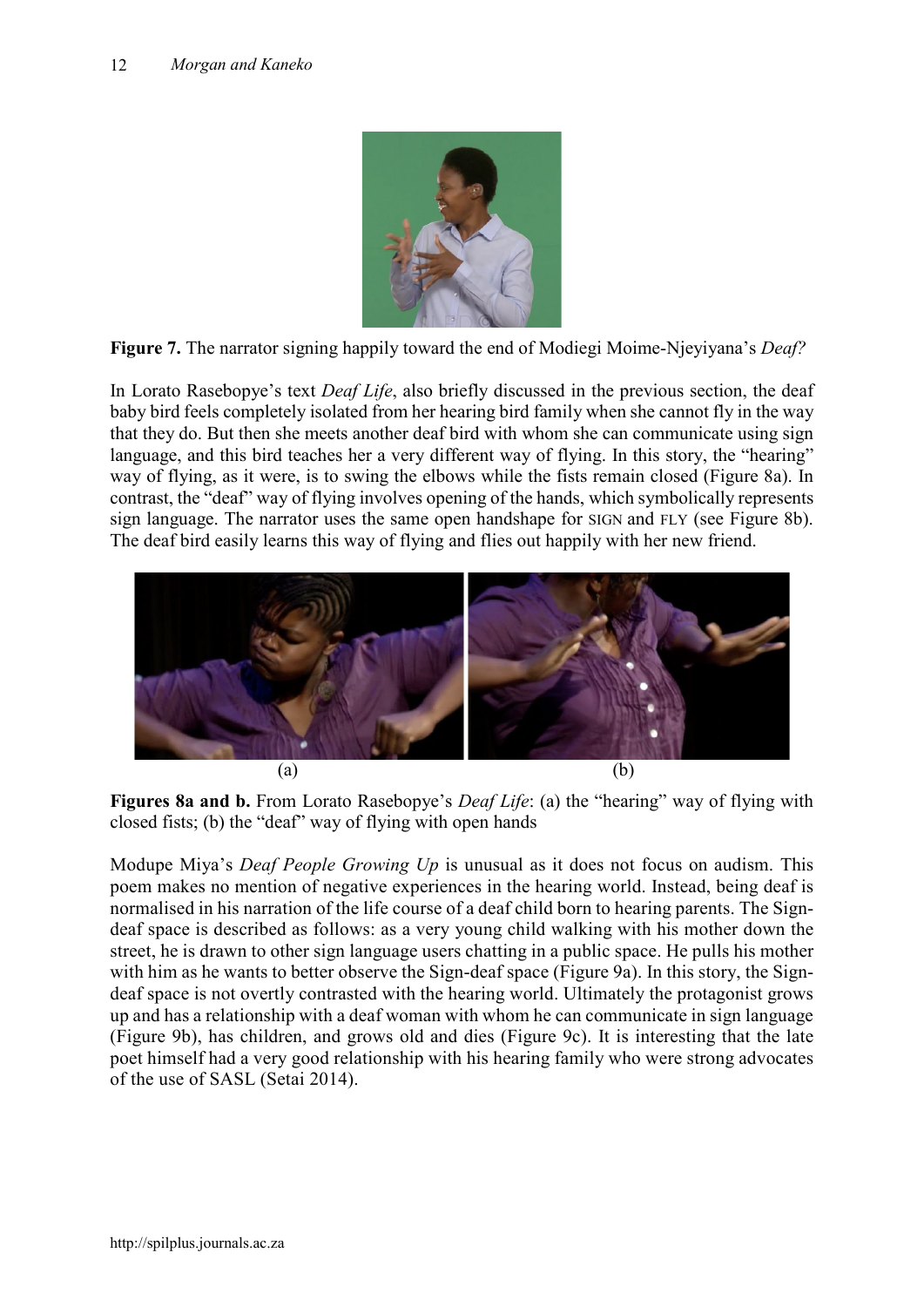

**Figures 9a–c.** From Modupe Miya's *Deaf People Growing Up*: (a) a young boy observing and taking in sign language; (b) a young man happily signing to his girlfriend; (c) an old man signing

#### **3.2 Mediated Sign-speak spaces**

We now discuss three examples of SASL creative texts in which poets reposition themselves as changing the hearing place to a space of access and communication. They do this by transforming an oppressive hearing place into a signing space using different means, namely by using an interpreter, as in Modiegi Moime-Njeyiyana's *Growth Cycle* and Nodumo Same's *Viva Access Viva!*, or sometimes even by "magic", as in Atiyah Asmal's *Glasses*.

These spaces are different from Heap's (2003) Sign-deaf vs Sign-hear spaces. They comprise a third mediated space where either an interpreter or magic glasses are used to create a signing space for the deaf person. This allows deaf and hearing people to communicate in their own language, where deaf people sign and hearing people speak.

*Growth Cycle* and *Viva Access Viva!* focus on the power of SASL interpreters to transform hearing "places" into signing "spaces" of access and participation through the use of sign language. In *Growth Cycle*, the poet refuses to accept being sent to a sewing school and insists that she wants to study further through SASL at university. At university, a SASL interpreter transforms the oppressive educational system into a place of access, enabling her to follow her dream and attend hearing classes so that she can fulfil her dream to graduate with a degree.

In Same's *Viva Access Viva!*, the arrival of a SASL interpreter transforms the hearingdominated voting centre into a signing space. The three deaf voters are excited to be voting in the first democratic elections of 1994, and have been struggling to understand the hearing speakers and the procedures (Figure 10a). After waiting in the long queue of voters, a SASL interpreter arrives, and their confidence and engagement in the space changes as they can now understand the speakers and the instructions (see Figure 10b). They go ahead and cast their vote. The poem ends with the jubilant poet signing VIVA-ACCESS-VIVA! (Figure 10c).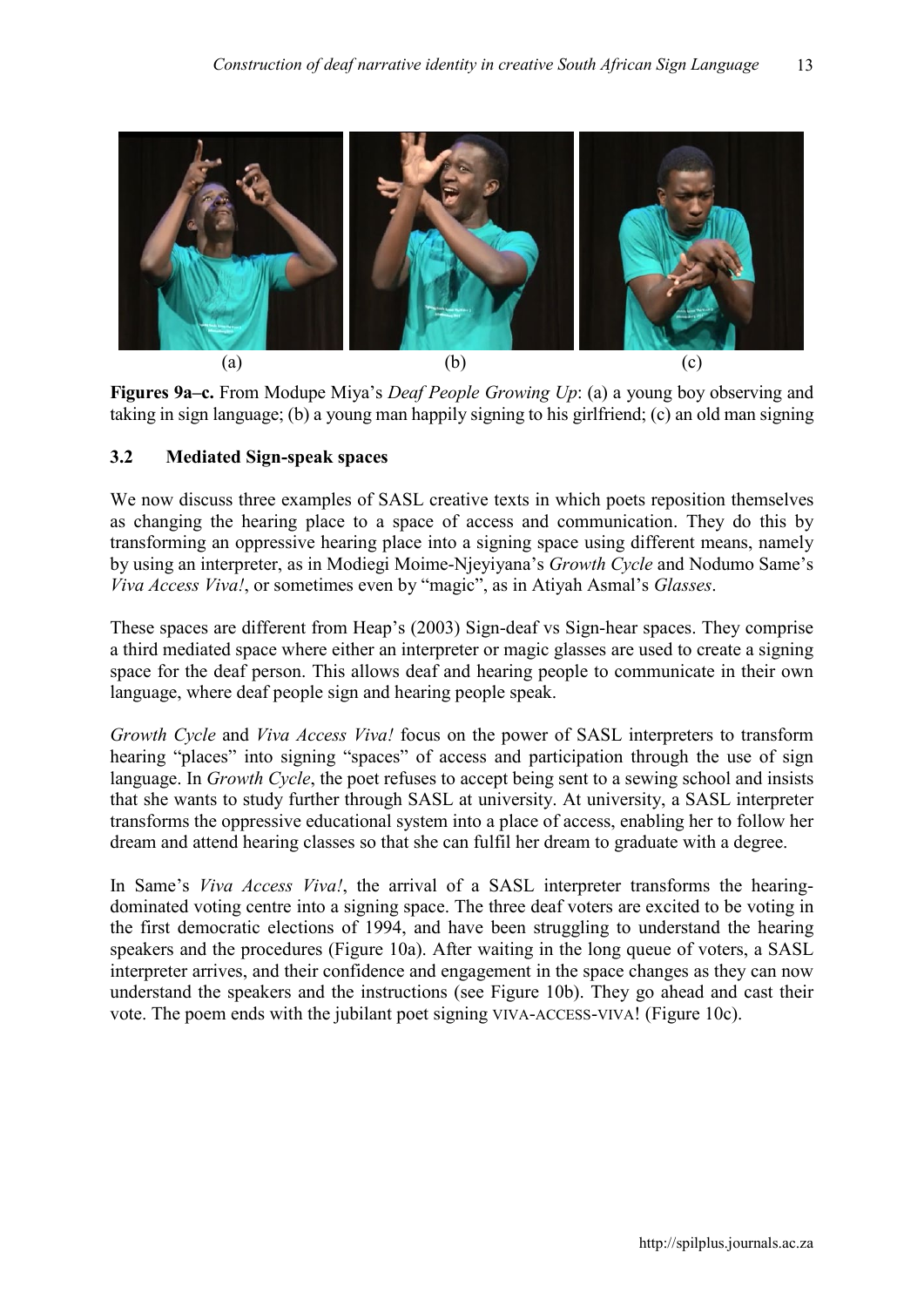

**Figures 10a–c.** From Same's *Viva Access Viva!*: The shift in deaf voters from "not understanding" (a) to "understanding" after the arrival of an interpreter (b); and the last sign VIVA-ACCESS-VIVA! (c)

In *Glasses*, instead of using an interpreter, Atiyah Asmal's young deaf character uses magic glasses as a way of transforming a hearing place into a signing space where he has access to communication. At the beginning of the story, the young deaf boy is rejected by the hearing children at the school where he is mainstreamed: he is not picked for any of the sports teams and is excluded from the soccer game. But then he finds some sparkly glasses, and when he puts them on, hearing children all start signing and he can understand everything they are saying – he is suddenly in a signing space where he can communicate. Similarly, when he puts on the glasses at home, the house is transformed into a signing space where his parents can sign.

As we can see from the examples above, the notion of transformation of (oppressive) "places" into (empowering) "spaces" is portrayed frequently in the SASL creative texts. The narrative of deaf identity is constructed through the process of actively engaging in creating a Sign-deaf or Sign-speak space.

### **4. Sensescapes**

As we have seen above, audism is inherent in the portrayal of oralism as the Monster in deaf narratives. The majority of the poems transform the disempowered deaf protagonist into an empowered signing hero. However, deaf narrative identity can be established in a different way, focusing on their unique sensory orientation. The prioritising of vision as a means of selfidentification through self-referencing terminology has been recognised since Veditz used the term "people of the eye" in his 1910 presidential address to the American National Association for the Deaf. Bahan later also used visual metaphors in his phrase "seeing people" (Bauman 2008: 12). Bahan (2006b) emphasised the unique sensory experiences of deaf people as an important theme in ASL literature. During a deaf story, characters (and performers, and sometimes also audiences) experience a shift in "sensescapes", a term coined by Rosen (2018). Instead of using the binary deaf and hearing spaces, the notion of 'sensescape' focuses on how deaf and hard-of-hearing (DHH) people navigate through space depending on their sensory orientation and the institutions' "culture of senses". A sensescape is an "institutional construction of the DHH body in *space*" (Rosen 2018: 64; our emphasis). This focus on the senses is broader than prioritising one's sense of vision, which thus excludes deaf-blind people.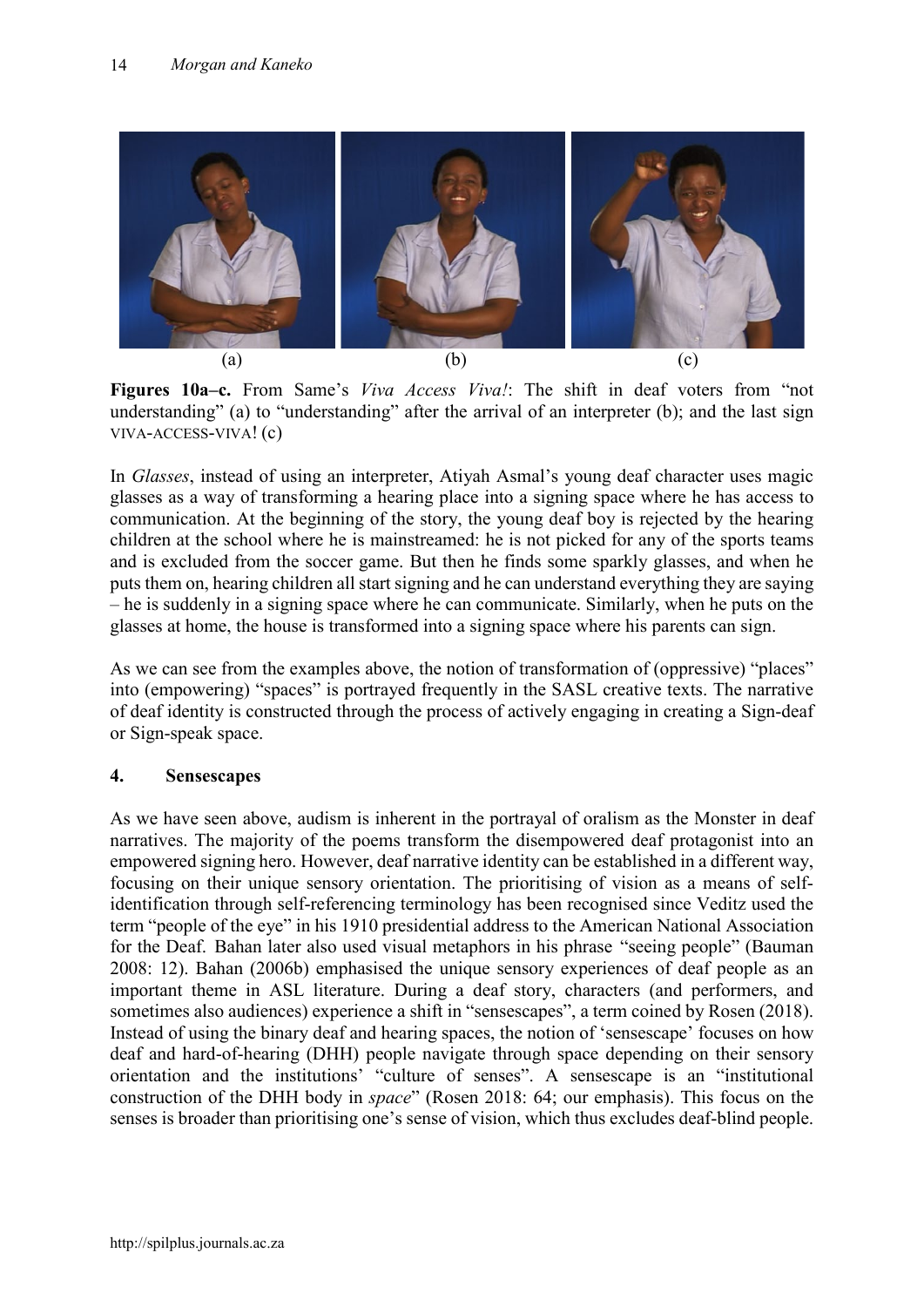In Rosen's article, sensescape is discussed in relation to the physical environment (how different institutions can be understood as exhibiting a particular sensescape). In this article, we use this term to refer to general sensory orientations of people as they navigate through the world. Hearing people rely on auditory sensecapes for communication. The sensescape of profoundly deaf people, on the other hand, relies heavily on vision and not on sound. Deaf-blind people experience the world in a tactile manner. Consequently, each sensescape will differ depending on the person's sensory orientation, the environment (in a bustling environment, even hearing people may need to communicate visually), and the person to whom they are talking.

The divide between hearing and deaf characters in the creative SASL text we discussed so far can be reinterpreted in terms of the different sensescapes in which they operate. In our stories, deaf characters are portrayed as strongly "seeing" people: their sensescape is primarily based on vision. Their struggle in the hearing world can be seen as a failure in operating in the auditory sensescape. For example, in Modiegi Moime-Njeyiyana's *Deaf?*, the protagonist/narrator first "sees" hearing people before approaching them (Figure 11a). While she is only seeing, she looks happy and willing to join the hearing world. However, when she actually meets them, she fails to communicate as she does not have access to information in the hearing world. All she can process in *her* sensescape is the cruel staring by hearing people (Figure 11b), similar to Carmen Fredericks and Helen Morgans' experiences as deaf protagonists (see Figure 3). The protagonist/narrator continues her attempt to visually navigate the hearing world, but only in vain (Figure 11c). At last, when she meets deaf people, her "seeing" tactics finally work, as they share the same sensescape of vision (Figure 11d).



**Figures 11a–d.** Different images of "seeing" in Modiegi Moime-Njeyiyana's *Deaf?*

Rosen (2018: 75) also highlights the fact that the visual sensescape of deaf people does not need to be contrasted with the auditory sensescape of hearing people:

The DeafWorld institutions do not build space in opposition to spaces in dominant, hearing society; instead, they use spaces that are created in the hearing society and impose their cultures and practices in the 'borrowed' spaces to the point of their alterity.

*Belonging* is a good example of a borrowed space (another way of referring to a "built environment") within the mainstream hearing space. The protagonist physically builds a castle and creates a DeafWorld within it. The castle is surrounded by singing and speaking people (an auditory sensescape) but inside it is a visual sensespace in which everyone operates using visual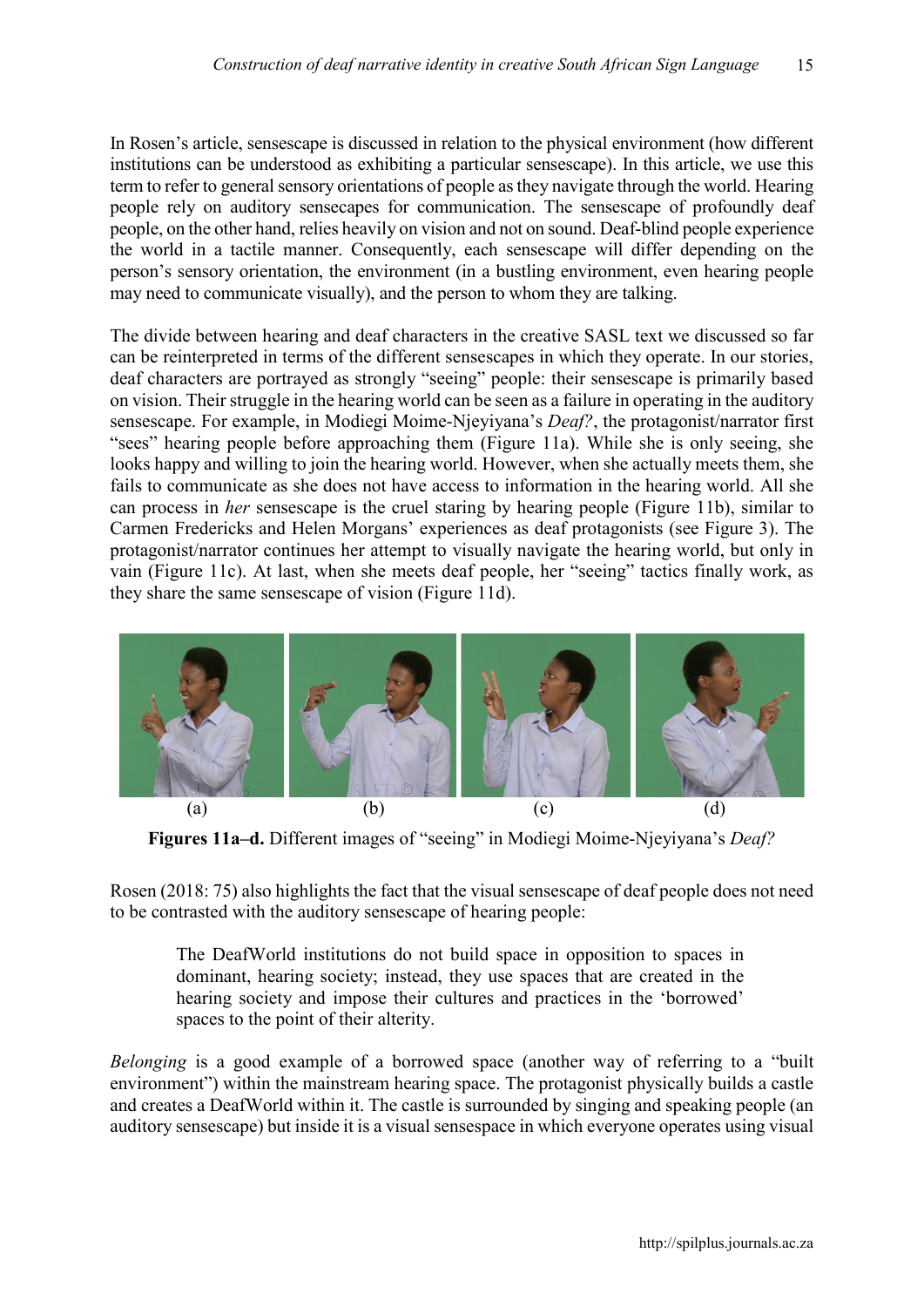communication. The protagonist successfully altered the dominance of the institution's culture of senses by building a small, borrowed, empowering space within it.

The role of the interpreter can also be reinterpreted as someone who alters the sensescape of the place, and broadens access to information for those who operate in a visual sensescape. In *Viva Access Viva!*, different senses that occupy a public place are highlighted. Before the interpreter is brought in, deaf people are forced to navigate in a predominantly auditory sensescape – a large amount of information about the election is conveyed via speaking, chatting, and singing. The interpreter then transforms the sensory orientations of the place, and makes the same information available in SASL. The protagonists as well as the audience experience a shift in sensory orientation during the story – from primarily auditory to primarily visual. The sign language interpreter does not only translate the content but alters an existing sensescape – an aspect of interpreting that is not shared by spoken-language interpreters.

Lastly, although this is not the main focus of our article, we want to mention the important fact that all signed texts are created using the visual, spatial, and embodied modality of a sign language. Even when a shift in sensory orientation is not foregrounded in the story, the visual modality of sign language brings in a visual sensescape to the performance space. In other words, stories are told *in sign language*, in which characters are presented visually, often embodied (literally) on the body of the poet/storyteller, and audiences approach the performance visually as well. In this sense, *all* sign language narratives stimulate our sense of vision and create a visual sensescape.

## **5. Conclusion**

In this article, we observed how deaf narrative identity (or identities) emerges in creative SASL texts. We first identified how difficulties in establishing deaf cultural identities in the hearingdominant world are represented in the "Man against Monster" plot (Booker 2004) commonly employed in sign language narratives. Then, we used De Certeau's (1984) notion of 'place versus space' and Heap's (2003) notion of 'Sign-deaf space' (plus our own term of "mediated Sign-speak space") to explore how deaf artists transform the Monster (i.e. the oppressive, hearing place) into deafhood and deaf space, which leads to the celebration of sign language and deaf culture. We also saw how the recent notion of 'sensescape', coined by Rosen (2018), can be used to reinterpret our own approach to deaf narrative identity. The Monster in deaf stories can be understood not only in terms of the audist ideology but also in terms of different sensory orientations between deaf and hearing characters.

Creative texts provide a wealth of opportunities to explore how narrative identities are constructed. In fictional stories, deaf narrators step back from being themselves, extract the essence of their shared experience and sublimate it into "a search for deafhood" which appeals to the deaf community. Various notions developed within the field of deaf studies – such as 'deafhood', 'deaf space', and 'deaf geographies'– are useful in (re-)interpreting existing texts and shedding a new light on them.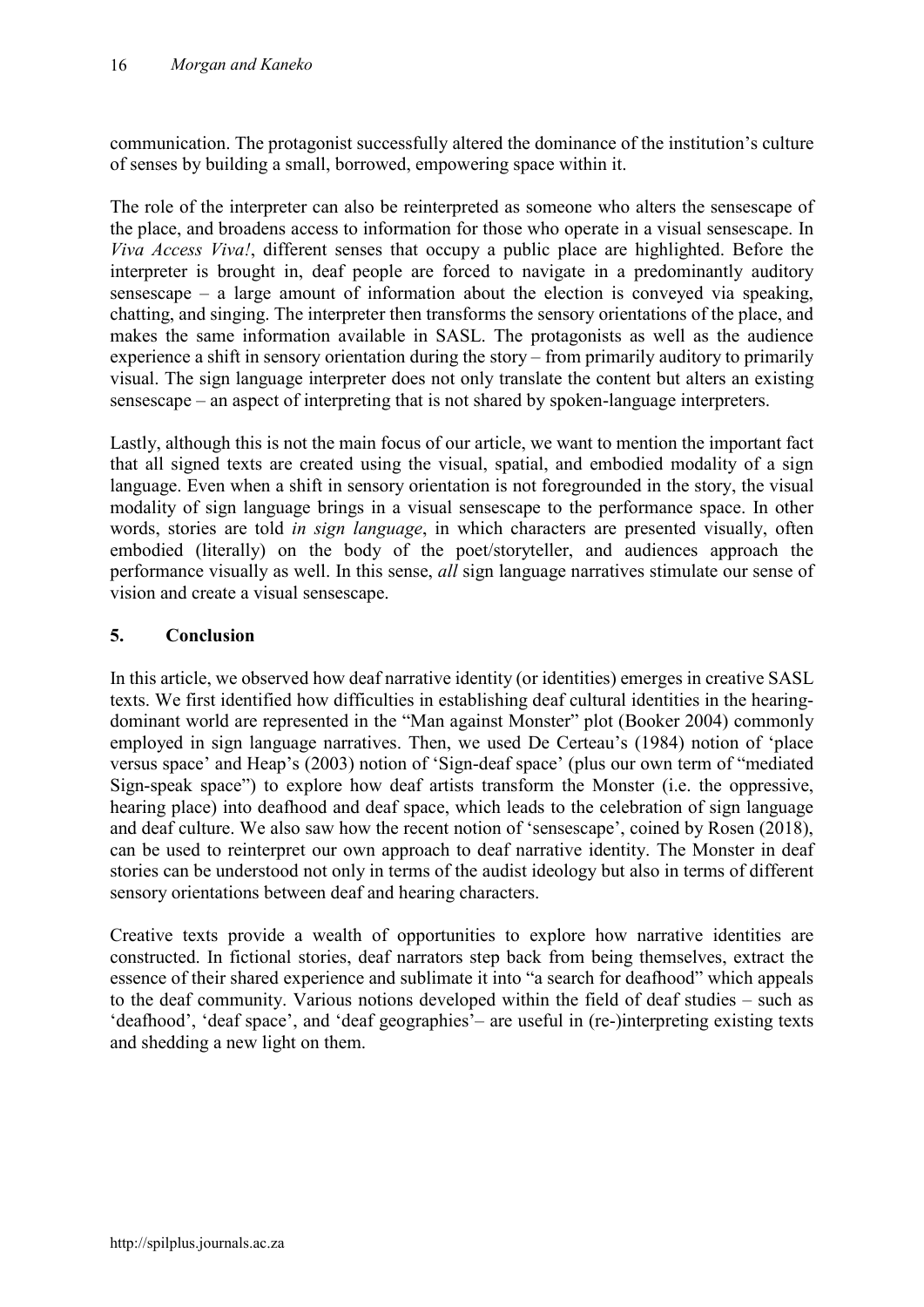#### **Acknowledgements**

We would like to thank all the deaf poets/storytellers whose creativity and all the work that they do is at the core of this article. We would also like to thank Sign Language Education and Development (SLED) for making their poems available to us for research purposes. We would especially like to acknowledge the talent of the late Modupe Miya whose work we discuss.

#### **References**

Bahan, B. 2006a. Face-to-face tradition in the American deaf community. In H-D. Bauman, J. Nelson and H. Rose (eds.) *Signing the body poetic.* California: University of California Press. pp. 21–50.

Bahan, B. 2006b. Making sense of ASL literature. Paper presented at Revolutions in Sign Language Studies: Linguistics, Literature, Literacy. Gallaudet University, Washington DC, 22– 24 March 2006.

Baker, A. 2017. Poetry in South African Sign Language: What is different? *Stellenbosch Papers in Linguistics* 48: 87–92. <https://doi.org/10.5774/48-0-282>

Baker, C. and C. Padden. 1978. *ASL: A look at its history, structure, and community*. Silver Spring, MD: T.J. Publisher. pp. 1–22.

Bauman, H-D. 2008. Introduction. In H-D. Bauman (ed.) *Open your eyes: Deaf studies talking*. Minneapolis, MN: University of Minnesota Press. pp. 1–34.

Bauman, H-D., J. Nelson and H. Rose (eds.) 2006. *Signing the body poetic.* California: University of California Press. pp. 21–50.

Booker, C. 2004. *The seven basic plots: Why we tell stories*. London: Bloomsbury.

Brueggemann B.J. 2008. Think-between: A Deaf studies commonplace book. In K.A. Lindgren, D. DeLuca and D.J. Napoli (eds.) *Signs and voices: Deaf culture, identity, language and arts.* Washington, DC: Gallaudet University Press. pp. 30–42.

Brunner, E. 2013. Confessional poetry: A poetic perspective on narrative identity. In C. Holler and M. Klepper (eds.) *Rethinking narrative identity: Persona and perspective*. Amsterdam: John Benjamins. pp. 187–202. <https://doi.org/10.1075/sin.17.11bru>

Christie K, and D. Wilkins. 2007. Themes and symbols in ASL poetry: Resistance, affirmation and liberation. *Deaf Worlds* 22: 1–49.

De Certeau, M. 1984. *The practice of everyday life*. Berkeley, CA: University of California Press.

DeafSA Literacy Project. 2000. VHS. Gauteng: DeafSA National Office.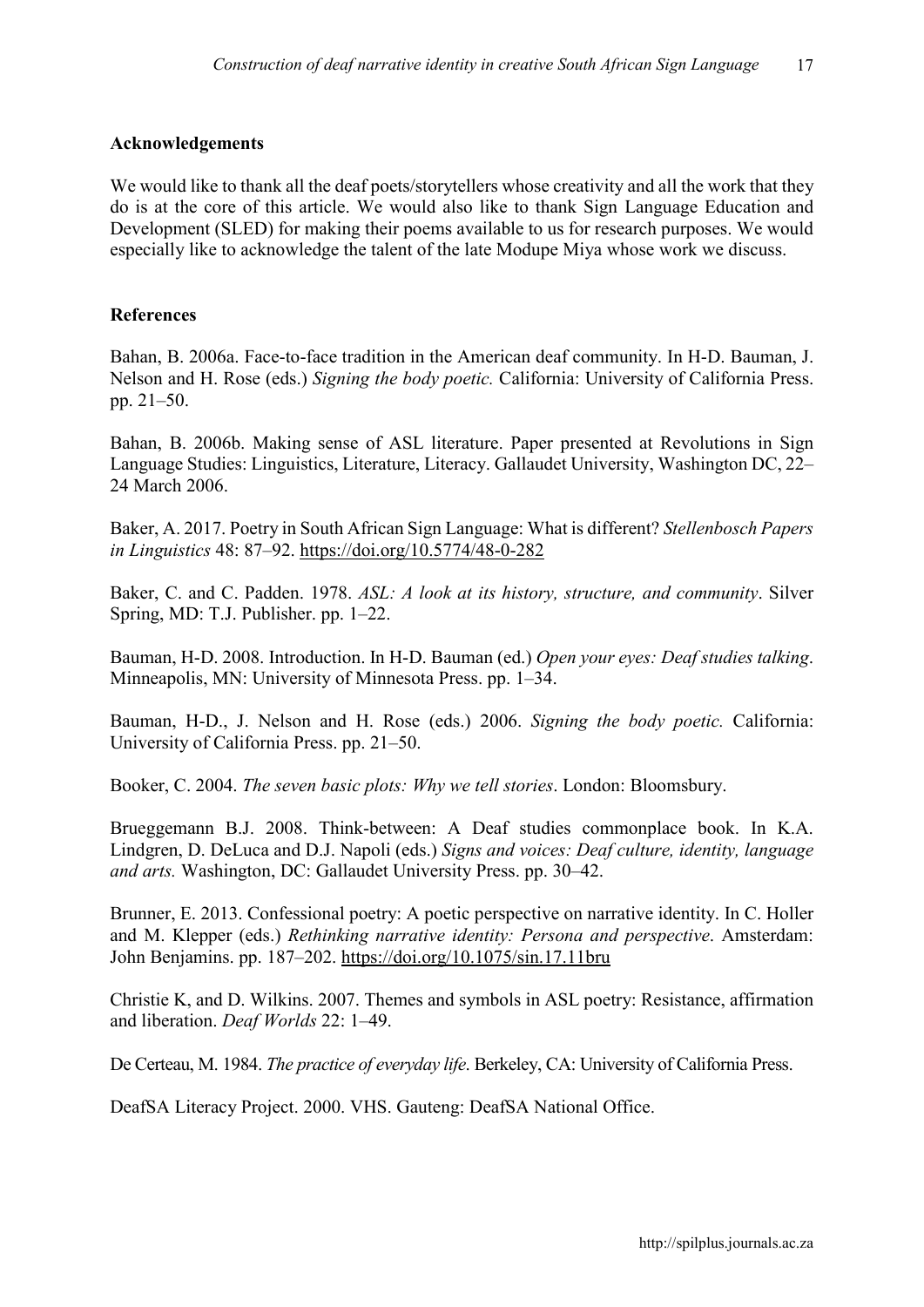Fekete, E. 2017. Embodiment, linguistics, space: American Sign Language meets geography. *Journal of Cultural Geography* 34(2): 131–148. [https://doi.org/10.1080/08873631.2017.1305544](https://doi.org/10.1080/08873631.2017.130%E2%80%8C5544)

Gulliver, M. and E. Fekete. 2017. Introduction to special edition on deaf geographies. *Journal of Cultural Geography* 34(2): 121–130.

Gulliver, M. and M. Kitzel. 2016. Deaf geographies. In G. Gertz and P. Boudreault (eds.) *The SAGE deaf studies encyclopedia*. Thousand Oaks, CA: SAGE Publications. pp. 451– 453. <https://doi.org/10.4135/9781483346489>

Heap, M. 2003. Crossing Social Boundaries and Dispersing Social Identity: Tracing Deaf Networks from Cape Town. Unpublished PhD dissertation, Stellenbosch University.

Hole, R. 2007. Narratives of identity: A poststructural analysis of three deaf women's life stories. *Narrative Inquiry* 17(2): 259–278. <https://doi.org/10.1075/ni.17.2.06hol>

Humphries, T. 1975. Audism: The making of a word: Audism. Available online: [http://jjelley1.](http://jjelley1.workflow.arts.ac.uk/artefact/file/download.php?file=1747574&view=165258) [workflow.arts.ac.uk/artefact/file/download.php?file=1747574&view=165258](http://jjelley1.workflow.arts.ac.uk/artefact/file/download.php?file=1747574&view=165258) (Accessed 12 November 2019).

Kaneko, M. and R. Morgan. 2019. Izihlahla ezikhuluma ngezandla ('Trees who talk with hands'): Tree poems in South African Sign Language. *Southern African Journal for Folklore Studies* 29(1): 1–19. <https://doi.org/10.25159/1016-8427/3794>

Klima, E. and U. Bellugi. 1979. *The signs of language*. Cambridge, MA: Harvard University Press.

Kusters, A. and M. de Meulder. 2013. Understanding Deafhood in search of its meanings. *American Annals of the Deaf* 258(5): 428–438. <https://doi.org/10.1353/aad.2013.0004>

Ladd, P. 2003. *Understanding deaf culture: In search of Deafhood*. Clevedon: Multilingual Matters.

Ladd, P. 2015. Global Deafhood: Exploring myths and realities. In M. Friedner and A. Kusters (eds.) *It's a small world: International deaf spaces and encounters*. Washington, DC: Gallaudet University Press. pp. 274–286.

Lane, H. 1992. *The mask of benevolence: Disabling the deaf community*. New York: Alfred A. Knopf.

Leigh, I. 2009. *A lens on deaf identities (Perspectives on deafness)*. Oxford: Oxford University Press.

McIlroy, G., and C. Storbeck. 2011. Development of deaf identity: An ethnographic study. *The Journal of Deaf Studies and Deaf Education* 16(4): 494–511. [https://doi.org/10.1093/deafed/](https://doi.org/10.1093/deafed/%E2%80%8Cenr017) [enr017](https://doi.org/10.1093/deafed/%E2%80%8Cenr017)

Miya, M. 2014. *Deaf people growing up*. Poem performed at Signing Hands Across the Water. Digital raw footage housed at the SASL Department, University of the Witwatersrand. Filmed by Deaf Africa Website (Shush).

Morgan, R. (ed.) 2008. *Deaf Me Normal: Deaf South Africans tell their stories*. Pretoria: Unisa Press.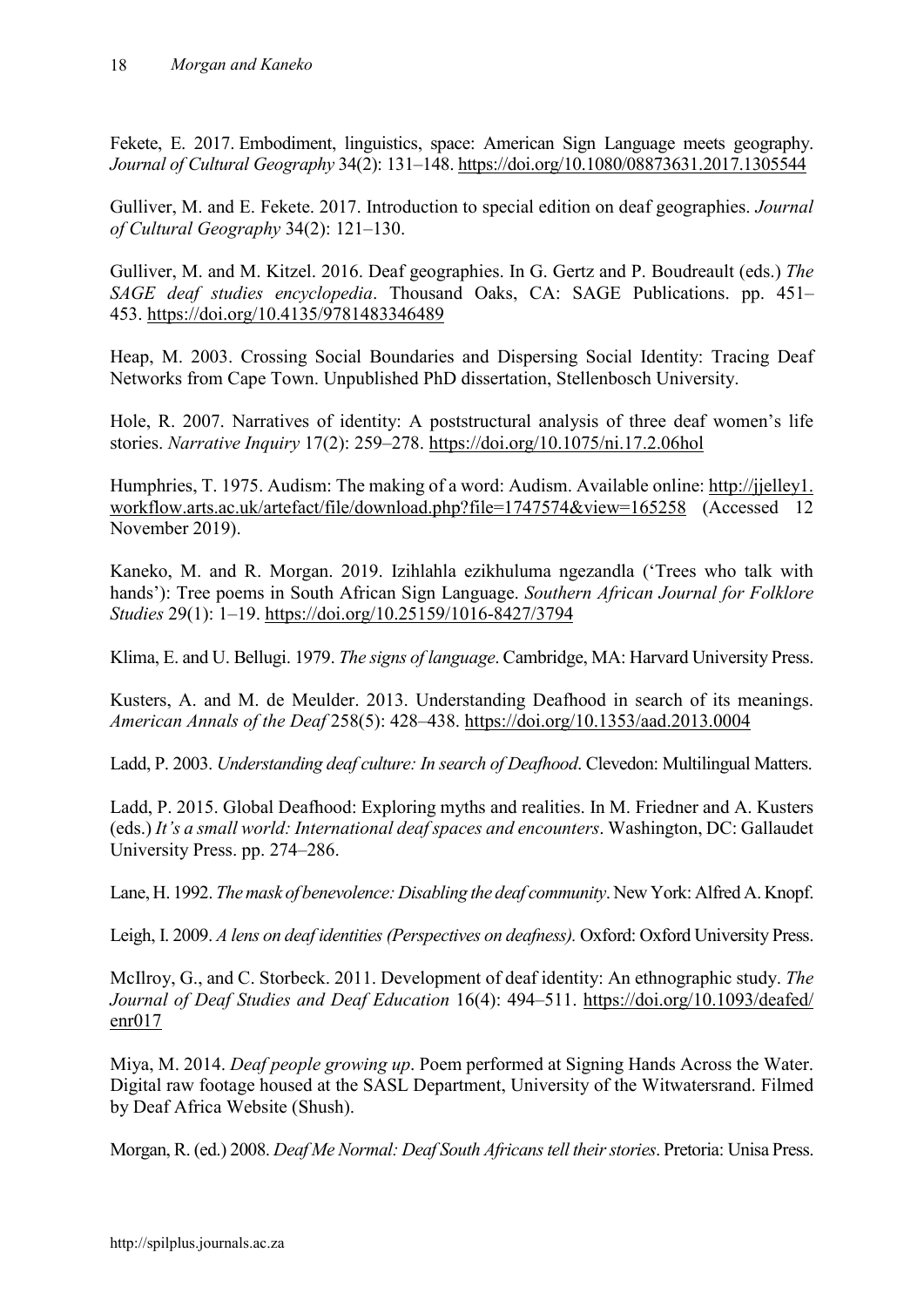Morgan, R. 2014. A narrative analysis of Deafhood in South Africa. *Southern African Linguistics and Applied Language Studies* 32(3): 255–268. [https://doi.org/10.2989/16073614.](https://doi.org/10.2989/16073614.%E2%80%8C2013.837615) [2013.837615](https://doi.org/10.2989/16073614.%E2%80%8C2013.837615)

Morgan R. and M. Kaneko. 2017. Being and belonging as Deaf South Africans: Multiple identities in SASL poetry. *African Studies* 76(3): 320–336. [https://doi.org/10.1080/00020184.](https://doi.org/10.1080/00020184.%E2%80%8C2017.1346342) [2017.1346342](https://doi.org/10.1080/00020184.%E2%80%8C2017.1346342)

Morgan R. and M. Kaneko. 2018. Deafhood, nationhood, and nature: Thematic analysis of South African Sign Language poetry. *South African Journal of African Languages* 38(3): 363–374. <https://doi.org/10.1080/02572117.2018.1519993>

Morgan, R. and J. Meletse. 2017. Rainbow: Constructing a Gay Deaf Black South African identity in a SASL poem. *African Studies* 76(3): 337–359. [https://doi.org/10.1080/00020184.](https://doi.org/10.1080/00020184.2017.1346344) [2017.1346344](https://doi.org/10.1080/00020184.2017.1346344)

Morgan, R., R. Moges, J. Meletse and D. Maasdorp. In press. "TROUSERS 2, DRESS 1": Performing intersecting Queer, Deaf, African identities in a signed renga (collaborative poem). *Sign Language Studies.*

Nathan Lerner, M., and D. Feigel. 2009. *The heart of the hydrogen jukebox*. DVD. Rochester Institute of Technology.

Padden, C. and T. Humphries. 2005. *Inside Deaf culture.* Cambridge, MA: Harvard University Press.

Peters, C. 2000. *Deaf American literature: From carnival to the canon*. Washington, DC: Gallaudet University Press.

Rasebopye, L. 2014. *A Deaf life*. Poem performed at Signing Hands Across the Water. Digital raw footage housed at the SASL Department, University of the Witwatersrand. Filmed by Deaf Africa Website (Shush).

Rosen, R. 2018. Geographies in the American DeafWorld as institutional constructions of the deaf body in space: The sensescape model. *Disability and Society* 33(1): 59–77. [https://doi.org/](https://doi.org/10.1080/09687599.2017.1381072) [10.1080/09687599.2017.1381072](https://doi.org/10.1080/09687599.2017.1381072)

Sarikaya, D. 2011. The construction of Afro-Caribbean cultural identity in the poetry of Linton Kwesi Johnson. *Journal of Caribbean Literatures* 7(1): 161–175.

Setai, S. 2014. A Case Study of a Young Deaf Man's Identity Construction in a Hearing Family. Unpublished Master's Research Report, University of the Witwatersrand.

Sign Language Education and Development (SLED) Team. 2009. *Preserving our signed heritage.* DVD. Sign Language Education and Development.

Sign Language Education and Development (SLED) Team. 2017. *SASL poetry*. DVD. Sign Language Education and Development.